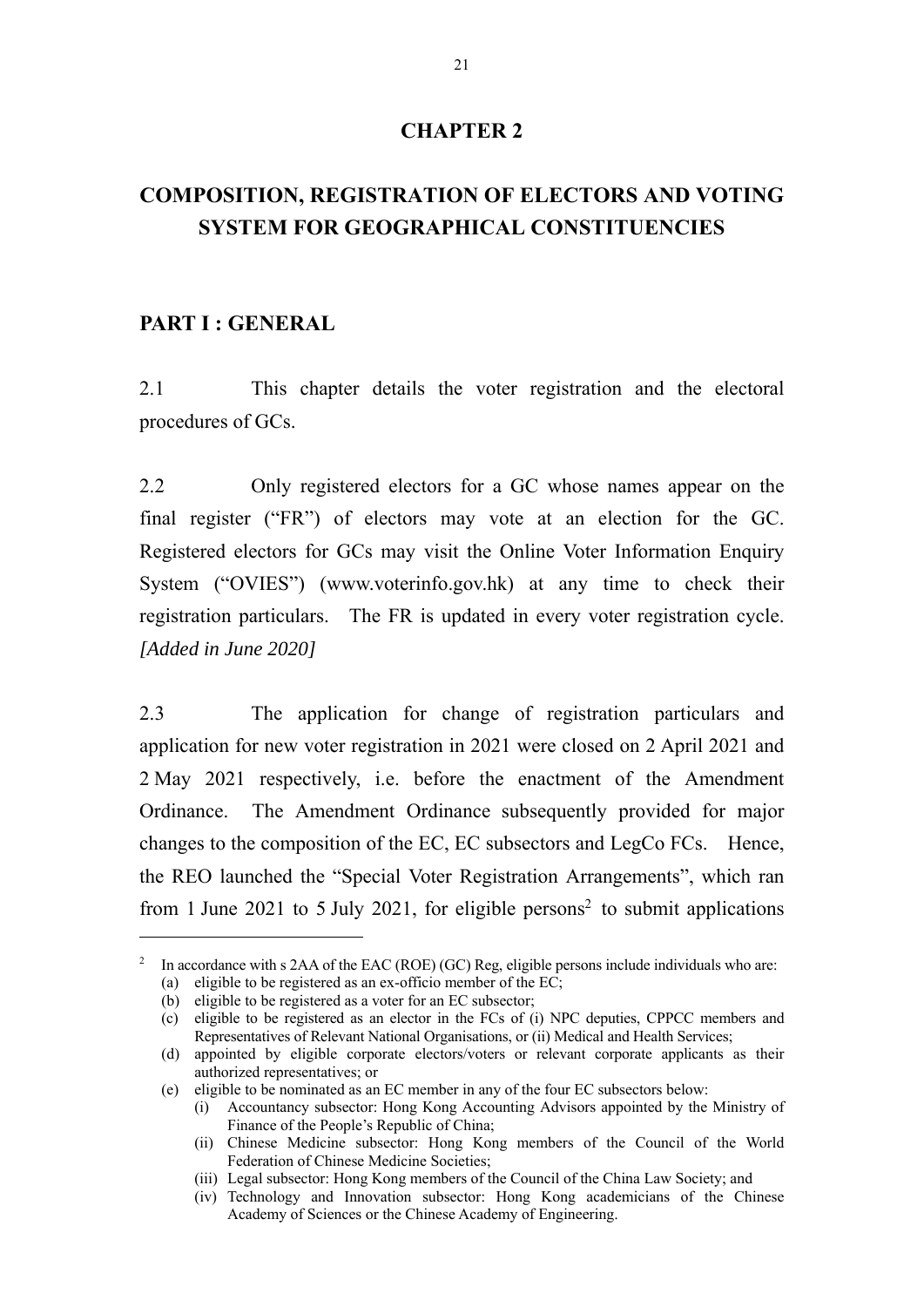for registration as GC electors in order to be included in the 2021 registers of electors for GCs. Starting from the 2022 voter registration cycle, the regular deadlines for applications for new voter registration and report on change of registration particulars are both set at 2 June of the year. *[Added in October 2021]*

2.4 True and accurate information must be provided for registration as an elector. Giving false or misleading information knowingly or recklessly for voter registration (commonly known as "vote rigging") is an offence under the law, no matter whether the elector has subsequently voted or not. *[Added in June 2020]*

2.5 The REO will assign a GC to each elector according to the residential address provided by him/her. Under the law, an elector must provide his/her true and only or principal residential address at the time of submitting his/her application for voter registration. If an elector has more than one residential address, the principal residence must be furnished. Electors are not required under the law to update the principal residential address with the REO after they have moved. It does not constitute an act of providing false information or an offence even if an elector does not update his/her principal residential address after moving, provided that the principal residential address supplied was true and correct at the time of application for voter registration. As long as his/her entry has not been removed from the register concerned and his/her name remains on the FR, an elector who has moved may still vote at the GC corresponding to his/her registered residential address. *[Added in June 2020]*

2.6 Nevertheless, in order to ensure the accuracy of the particulars in the register of electors, it is the registered electors' civic responsibility to provide their updated residential addresses as soon as possible to the REO after moving residence. It is a statutory requirement to provide an address proof when submitting the application form for change of address. With effect from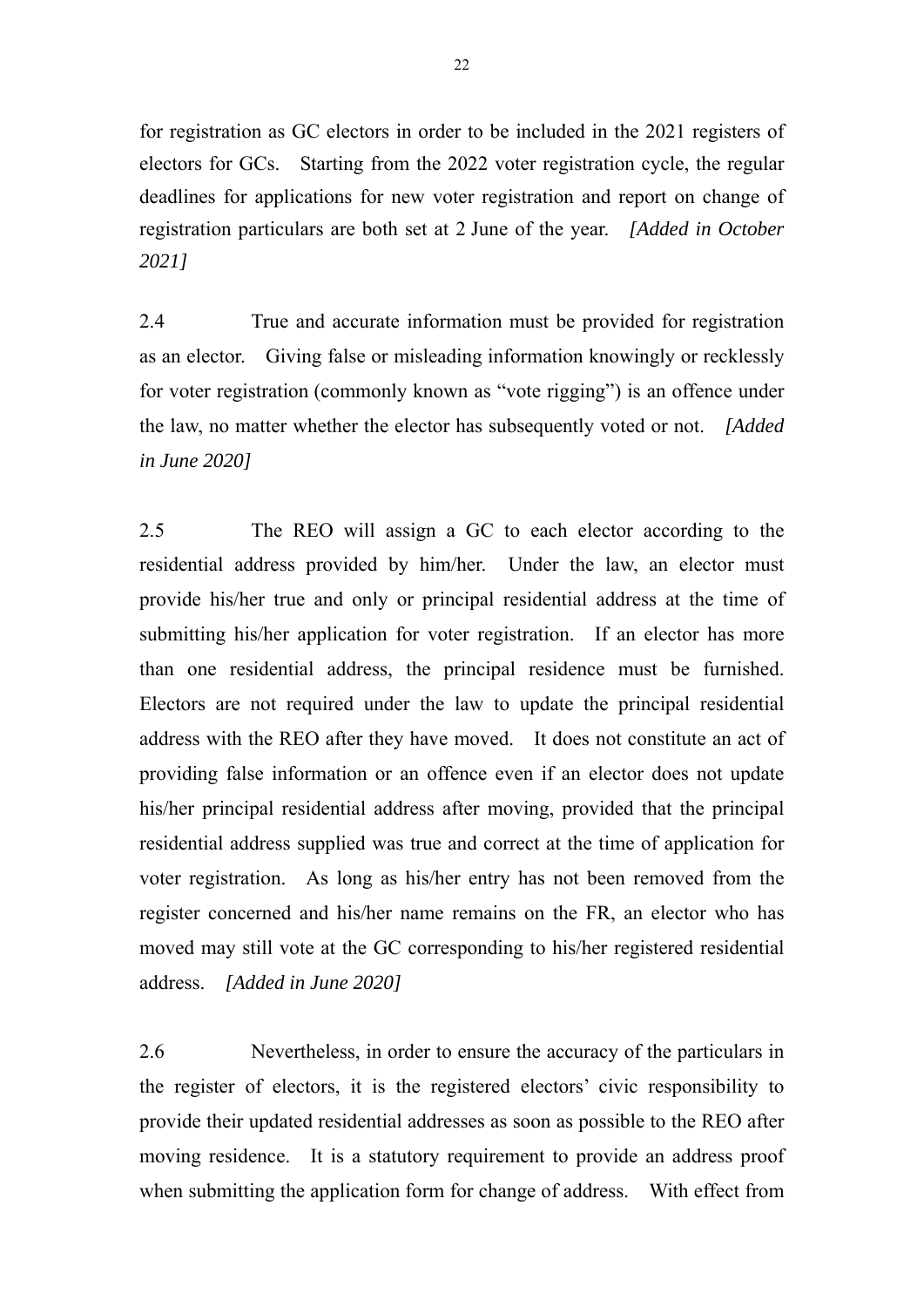1 May 2022, provision of address proof will also be mandatory for new voter registration applications. Although address proof is not required for new voter registration before 1 May 2022, the Electoral Registration Officer ("ERO") may still request the applicant to provide address proof if the application is considered as a suspicious or unclear case. *[Added in June 2020 and amended in October 2021]*

2.7 REO has all along conducted checking along with the mechanism in place. If an elector is suspected to have moved and has not reported his/her new principal residential address, the REO will include the elector in the statutory inquiry procedure. If the elector responds to the inquiry and provides address proof to update his/her new principal residential address by the deadline, his/her name may remain on the register. Otherwise, his/her name will be included in the omissions list ("OL"). *[Added in June 2020]*

2.8 Before the FR is published, the REO will publish a copy of the provisional register ("PR") and OL for inspection by specified persons (for details of the court judgment and court order of a related judicial review case and the relevant arrangements for the inspection of registers, please refer to paras. 2.37, 2.38 below and **Appendix 2**). The procedure for objections and claims in respect of eligibility for voter registration will also commence at the same time. Any person who queries the eligibility of an elector may make an objection and the Revising Officer<sup>3</sup> will make a determination on the case. For persons having applied for registration as an elector, if they notice their names missing or their particulars incorrectly recorded in the PR, they may make a claim for determination by the Revising Officer. Electors whose names have been included in the OL may also make a claim with the Revising Officer, and the elector's voter registration can be maintained if the grounds for the claim are accepted by the Revising Officer. Sufficient information about

 $\overline{a}$ 

<sup>3</sup> The Revising Officer, appointed by the Chief Justice, may be any magistrate, former magistrate, retired magistrate or any legal officer as defined by the Legal Officers Ordinance (Cap 87) [s 77(1) of the LCO].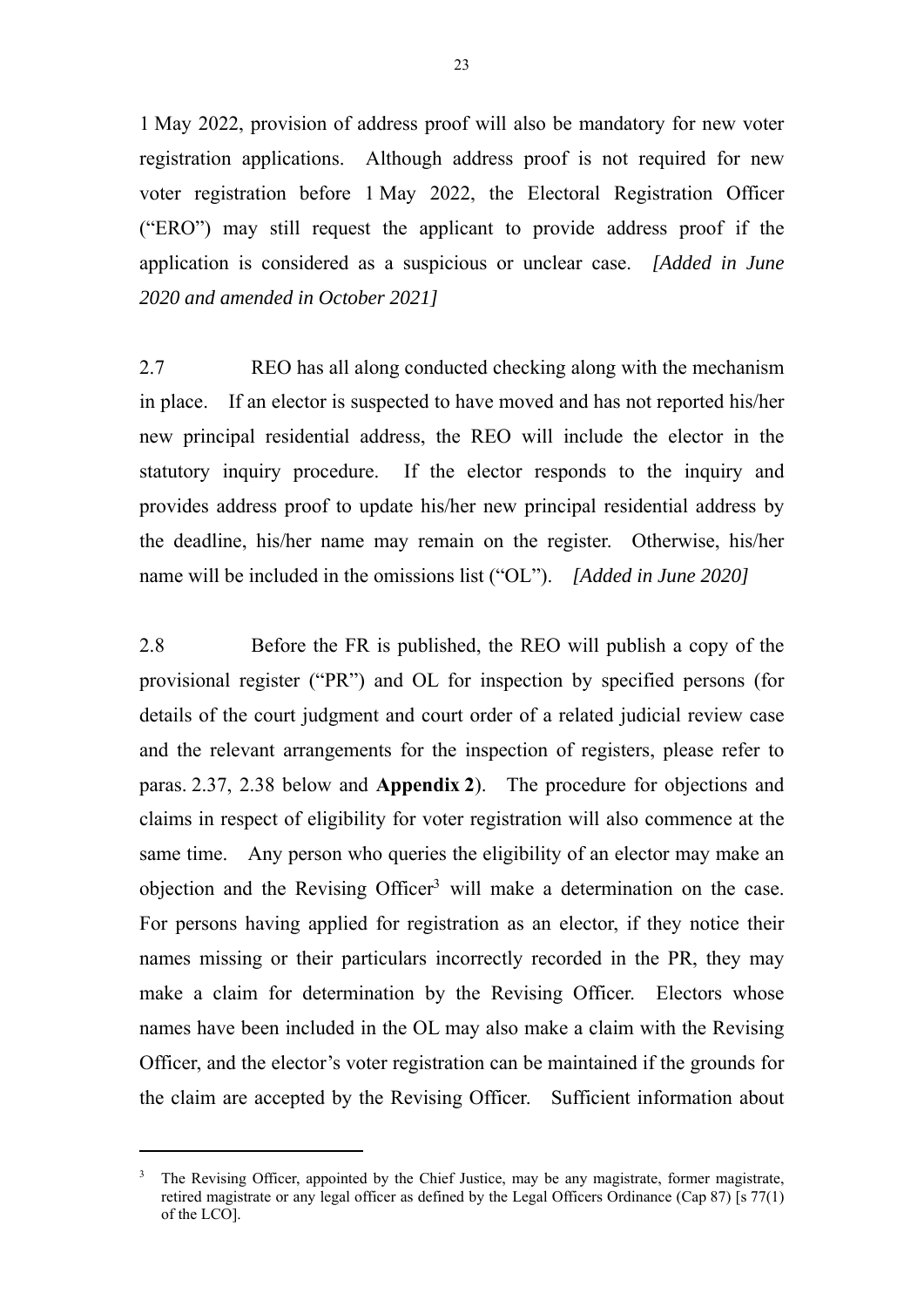the objection or claim must be provided by the applicant to inform the Revising Officer of the grounds of the case. *[Added in June 2020 and amended in October 2021]* 

2.9 As an established requirement by the law, the person who raises an objection or claim shall, in general, attend the hearing (except for incontrovertible cases), otherwise the Revising Officer may dismiss the objection or claim (see para. 2.44 below for details). However, under the Special Voter Registration Arrangements in 2021, all objections and claims cases in relation to the PR will be determined by the Revising Officer on the basis of written submissions only without holding a hearing. Unless the Revising Officer's approval is obtained to retain the voter registration, electors whose names are listed on the OL will be excluded from the subsequently published FR. *[Amended in October 2021]*

# **PART II: COMPOSITION OF GEOGRAPHICAL CONSTITUENCIES**

2.10 In the general election for the seventh term of the LegCo, the following 10 GCs are to return 20 of the 90 members of the LegCo, with 2 members returned for each GC:

- (a) the Hong Kong Island East GC;
- (b) the Hong Kong Island West GC;
- (c) the Kowloon East GC;
- (d) the Kowloon West GC;
- (e) the Kowloon Central GC;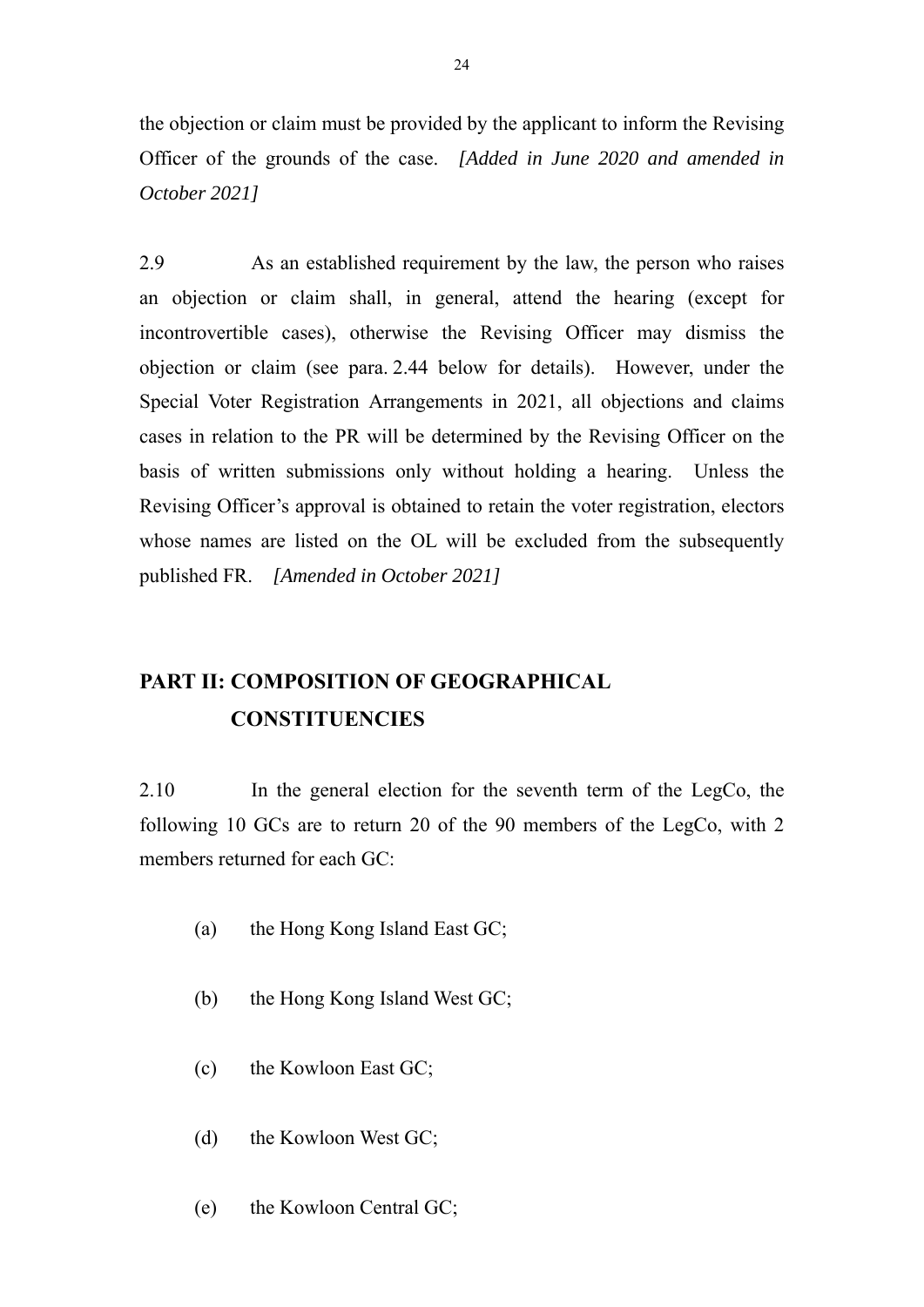- (f) the New Territories South East GC;
- (g) the New Territories North GC;
- (h) the New Territories North West GC;
- (i) the New Territories South West GC; and
- (j) the New Territories North East GC.

#### *[Amended in July 2008, June 2012, June 2016 and October 2021]*

2.11 In view of the change in the number of GCs and the urgency of holding the 2021 LegCo General Election, s 18(5) of the EACO stipulates that the EAC is not required to submit its recommendations regarding the delineation of GCs and the demarcation of their boundaries to the CE for the general election for the seventh term of the LegCo. The boundaries of the 10 GCs for the seventh term of the LegCo have been delineated by the Government based on the constituency boundaries for the 2019 District Council ("DC") Ordinary Election as recommended by the EAC and approved by the CE in Council, and have been passed by the LegCo. The boundaries follow the established criteria to ensure that each GC comprises a number of contiguous whole DC constituencies and that the projected population of each GC does not deviate from the resulting number (i.e. multiplying the population quota by the number of members to be returned by that GC) by more than 15%. With effect from the LegCo general election for the eighth term of the LegCo, the EAC will continue to perform its statutory functions of reviewing the GC boundaries in accordance with the existing requirements of the EACO. *[Added in October 2021]*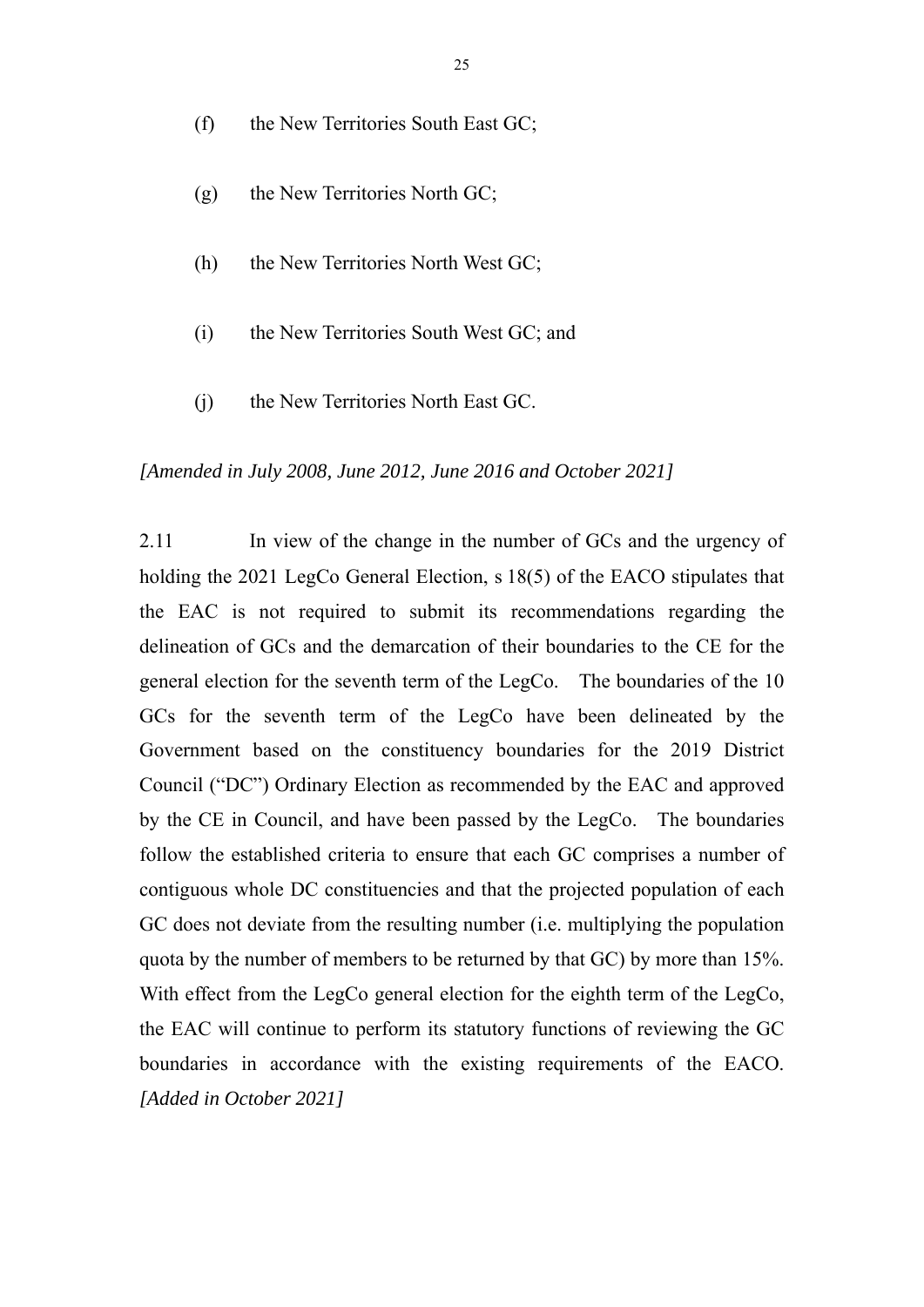# **PART III : REGISTRATION OF ELECTORS**

# **Key Dates in Voter Registration**

2.12 For the voter registration arrangements in respect of GCs, the timetable in 2021 is different from the regular one to be adopted from the 2022 voter registration cycle onwards, as detailed below:

| <b>Statutory Deadline</b>                                                       | <b>Ordinary Voter</b><br><b>Registration</b><br><b>Arrangements</b><br>in 2021<br>(Applicable to<br>individuals other<br>than the eligible<br>persons as<br>specified in<br>para. 2.3 above) | <b>Special Voter</b><br>Registration<br><b>Arrangements</b><br>in 2021<br>(Applicable to<br>the eligible<br>persons as<br>specified in<br>para. 2.3 above) | <b>Regular Voter</b><br><b>Registration</b><br><b>Arrangements</b><br>from 2022<br>onwards |
|---------------------------------------------------------------------------------|----------------------------------------------------------------------------------------------------------------------------------------------------------------------------------------------|------------------------------------------------------------------------------------------------------------------------------------------------------------|--------------------------------------------------------------------------------------------|
| Submission of<br>applications for<br>change of particulars                      | 2 April                                                                                                                                                                                      | 5 July<br>(not applicable to<br>change of<br>registered<br>address)                                                                                        | 2 June                                                                                     |
| Electors to apply for<br>de-registration                                        | 2 May                                                                                                                                                                                        | 2 May                                                                                                                                                      | 2 June                                                                                     |
| Submission of<br>applications for<br>new registration                           | 2 May                                                                                                                                                                                        | 5 July                                                                                                                                                     | 2 June                                                                                     |
| Electors to respond to<br>inquiry letters to retain<br>their voter registration | 2 May                                                                                                                                                                                        | 19 September                                                                                                                                               | 2 June                                                                                     |
| Publication of the<br>PR and OL of GCs                                          | 26 September                                                                                                                                                                                 |                                                                                                                                                            | 1 August                                                                                   |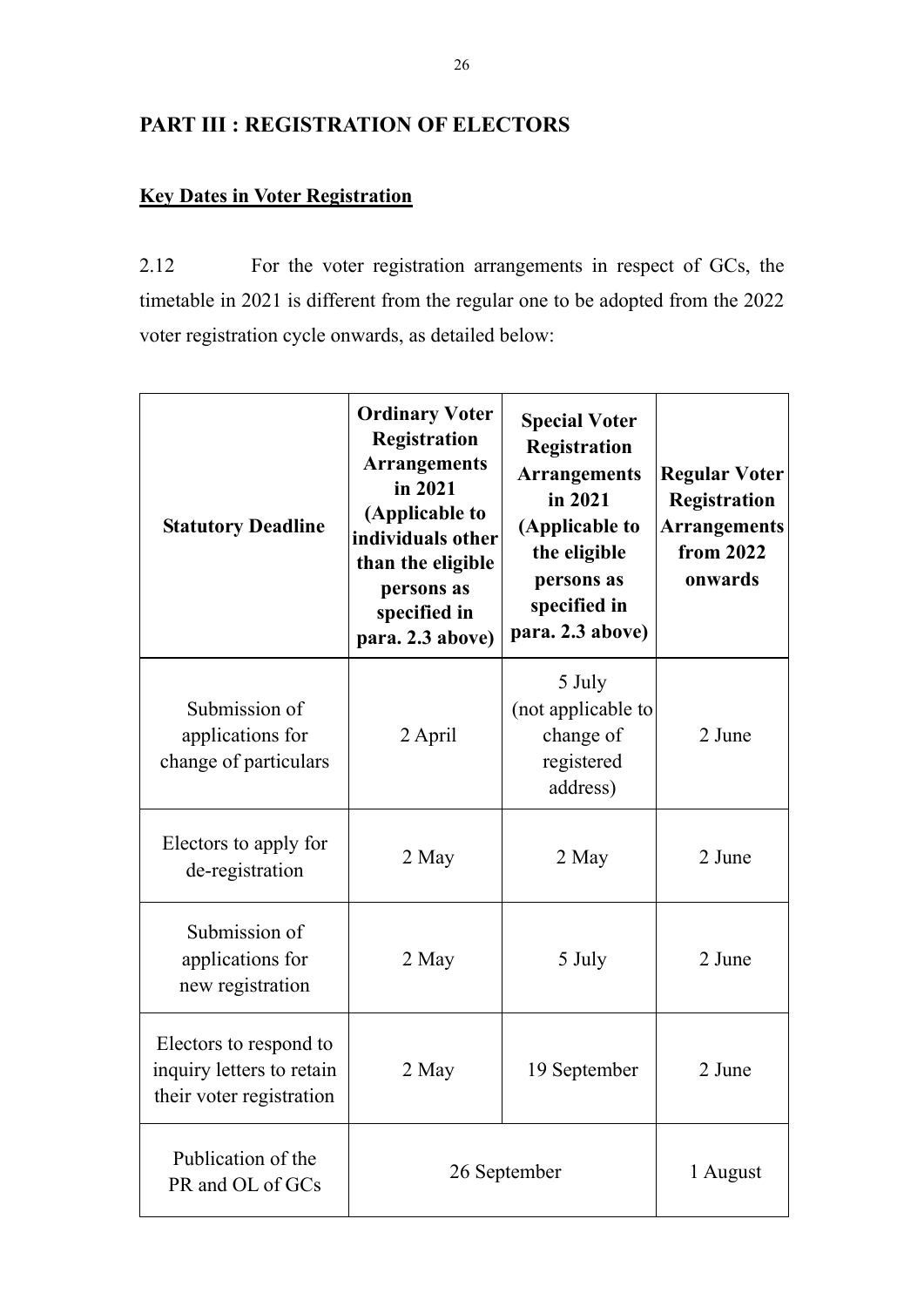| <b>Statutory Deadline</b>       | <b>Ordinary Voter</b><br><b>Registration</b><br><b>Arrangements</b><br>in 2021<br>(Applicable to<br>individuals other<br>than the eligible<br>persons as<br>specified in<br>para. 2.3 above) | <b>Special Voter</b><br>Registration<br><b>Arrangements</b><br>in $2021$<br>(Applicable to<br>the eligible<br>persons as<br>specified in<br>para. 2.3 above) | <b>Regular Voter</b><br><b>Registration</b><br><b>Arrangements</b><br>from 2022<br>onwards |
|---------------------------------|----------------------------------------------------------------------------------------------------------------------------------------------------------------------------------------------|--------------------------------------------------------------------------------------------------------------------------------------------------------------|--------------------------------------------------------------------------------------------|
| Claims and objections<br>period | 26 September to 9 October                                                                                                                                                                    |                                                                                                                                                              | 1 to 25 August                                                                             |
| Publication of the FR<br>of GCs | 29 October                                                                                                                                                                                   |                                                                                                                                                              | 25 September                                                                               |

*[Added in October 2021]* 

## **Eligibility to Vote**

2.13 Under the existing voter registration arrangements in Hong Kong, a self-declaration system is adopted to facilitate the registration of eligible persons as electors. Applicants must provide true and accurate information for voter registration. Any person who makes a false statement in his/her application for voter registration or change of registration particulars commits an offence and violates s 22 of the EAC (ROE) (GC) Reg, no matter whether he/she subsequently votes at an election or not. If that person does vote at an election, he/she contravenes s 16 of the ECICO and shall be liable to a more serious penalty. *[Added in June 2020]* 

2.14 Only a registered elector has the right to vote at a LegCo election. A registered elector is a person whose name appears on the FR of GCs that is in force at the time of election as compiled and published by the ERO under the LCO. A registered elector may only vote at an election for the GC for which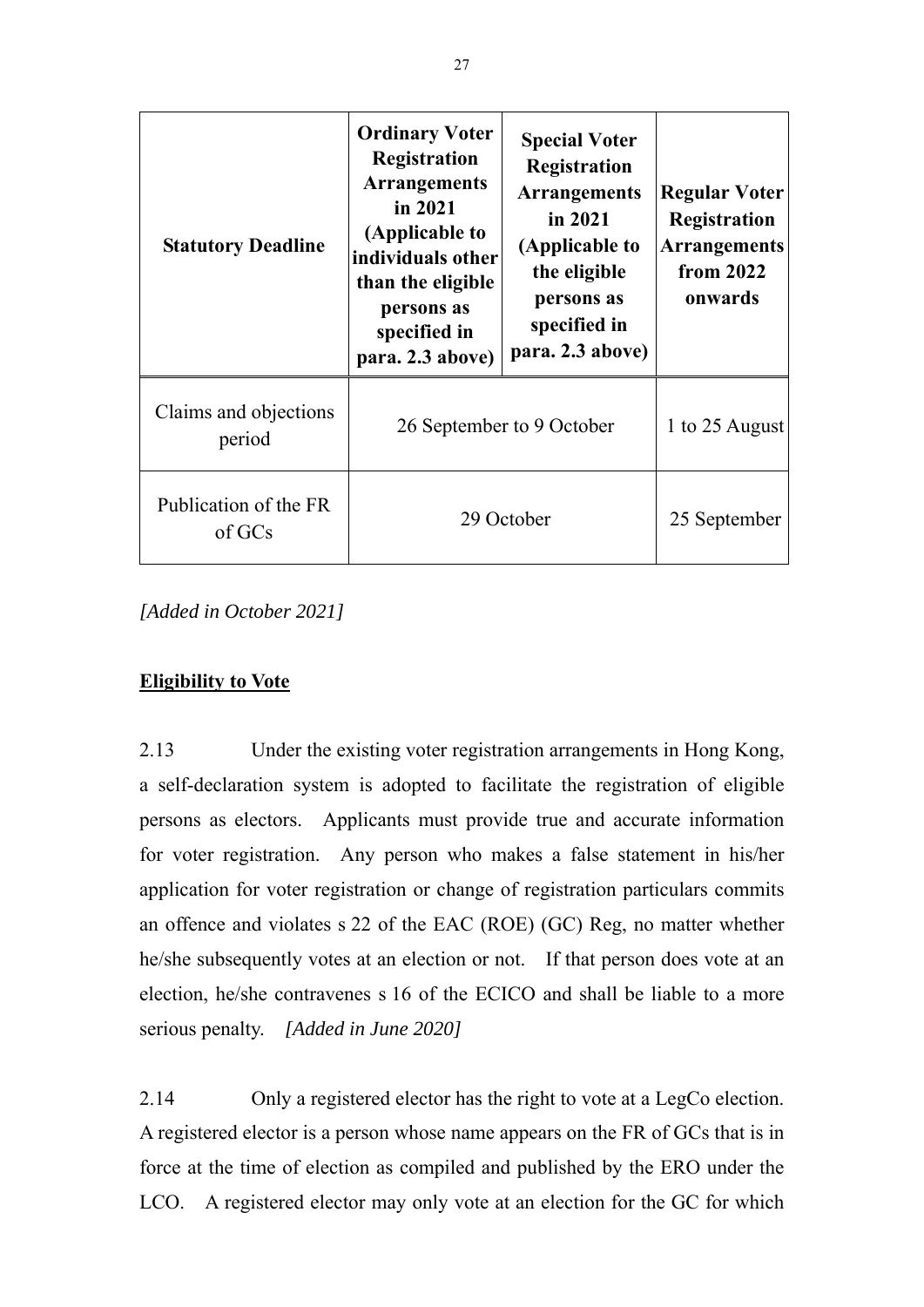he/she is registered as an elector in the FR. [S 48(1) of the LCO] *[Amended in January 2010]*

#### **Qualifications for Registration as an Elector**

2.15 To qualify for registration as an elector for a GC under the LCO, a person has to satisfy all of the following requirements:

- (a) for the 2021 voter registration cycle  $-$  he/she has to be aged 18 years or above as at 25 July 2021; starting from the 2022 voter registration cycle — he/she has to be aged 18 years or above as at 25 September next following his/her application for registration [s 29 of the LCO]; *[Amended in October 2007]*
- (b) he/she is a permanent resident of Hong Kong [s 27 of the LCO];
- (c) (i) he/she ordinarily resides in Hong Kong (for the definition of "ordinarily residing in Hong Kong", please see paras. 2.27 to 2.30 below) and the residential address in his/her application for registration is his/her only or principal residence in Hong Kong [s 28(1) of the LCO]; or
	- (ii) if he/she is a person serving a sentence of imprisonment and at the time of the application does not have a home in Hong Kong outside the penal institution, the following prescribed address is deemed to be the person's only or principal residence in Hong Kong for the purpose of voter registration:
		- (1) the last dwelling-place in Hong Kong at which the person resided and which constituted his/her sole or main home; or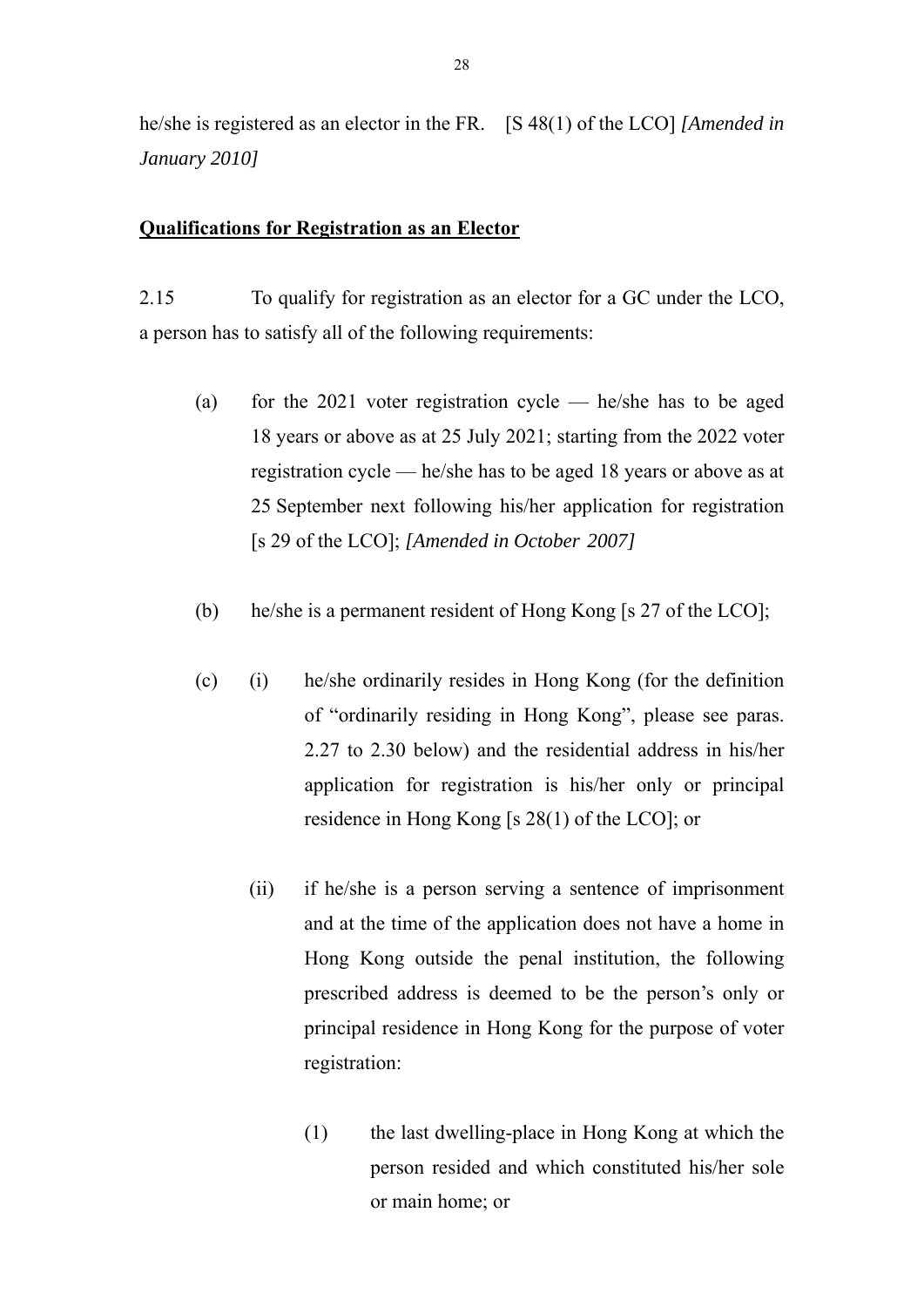- (2) the residential address of the person last recorded by the Immigration Department under the Registration of Persons Regulations (Cap 177A) if the person cannot provide any proof of his/her last dwelling-place in Hong Kong [s 28(1A) and (1B) of the LCO]. *[Amended in January 2010]*
- (d) he/she holds an identity document or has applied for a new identity document or a replacement of identity document [s 30 of the LCO]; and
- (e) he/she is not disqualified from being registered as an elector by virtue of s 31 of the LCO.

*[Amended in June 2012 and October 2021]* 

2.16 A person who is **already registered** in the existing FR of GCs **need not re-apply** for registration as an elector in a GC as his/her name and residential address will appear in the next register (a PR) if he/she remains eligible to be registered  $[s 8(1)$  of the EAC (ROE) (GC) Reg]. However, he/she is not eligible to be registered as an elector in the next register of GCs if:

- (a) he/she has ceased to ordinarily reside in Hong Kong (for the definition of "ordinarily residing in Hong Kong", please see paras. 2.27 to 2.30 below) [s  $24(2)(a)$  of the LCO];
- (b) he/she no longer resides at the residential address recorded against his/her name in the existing register and the ERO does not know his/her new principal residential address in Hong Kong  $[s 24(2)(b)$  of the LCO and s 9(2) of the EAC (ROE) (GC) Reg] (see para. 2.31 below);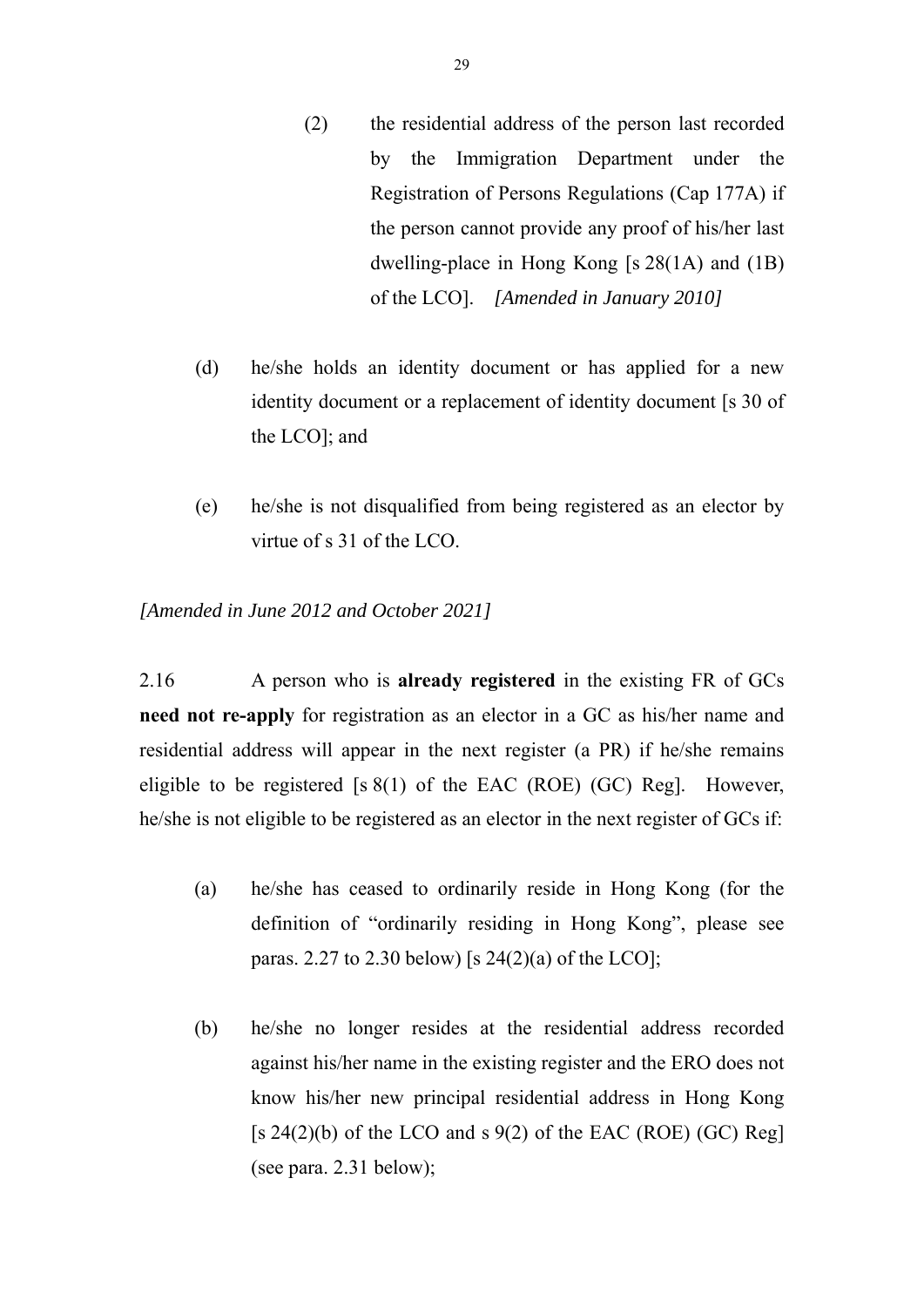- (c) he/she is no longer a permanent resident of Hong Kong [s 27 of the LCO];
- (d) he/she was an imprisoned person who used his/her last dwelling-place in Hong Kong at which he/she resided or the address last recorded under the Registration of Persons Regulations as the address for registration as an elector, and he/she has left the penal institution after the end of the imprisonment without reporting his/her new residential address to the ERO [s 9(2A) of the EAC (ROE) (GC) Reg] *[Amended in January 2010]*; or
- (e) he/she is disqualified from being registered as an elector by virtue of s 31 of the LCO.

*[Amended in June 2012]* 

## **Disqualifications**

 $\overline{a}$ 

2.17 A person is disqualified from being registered as an elector and voting at an election for a GC if he/she:

- (a) has ceased to be eligible to be registered as an elector for that GC (see paras. 2.15 and 2.16 above) [ss 27, 28 and 53(1) of the LCO];
- (b) is found under the Mental Health Ordinance (Cap 136) to be incapable, by reason of mental incapacity, of managing and administering his/her property and affairs [ss 31(1) and 53(5) of the  $LCD]$ <sup>4</sup>; or

<sup>&</sup>lt;sup>4</sup> Regarding persons with other mental health problems, except for the condition stipulated in para. 2.17(b) above, the law imposes no restriction on such person's right to vote, provided that each must cast the vote on his/her own. If an elector is unable to mark the ballot paper on his/her own, the elector may request the Presiding Officer ("PRO") or the PRO's deputy to mark the ballot paper on his/her behalf according to his/her voting preference in the presence of 1 polling staff as a witness (please refer to para. 6.58 of Chapter 6 for details).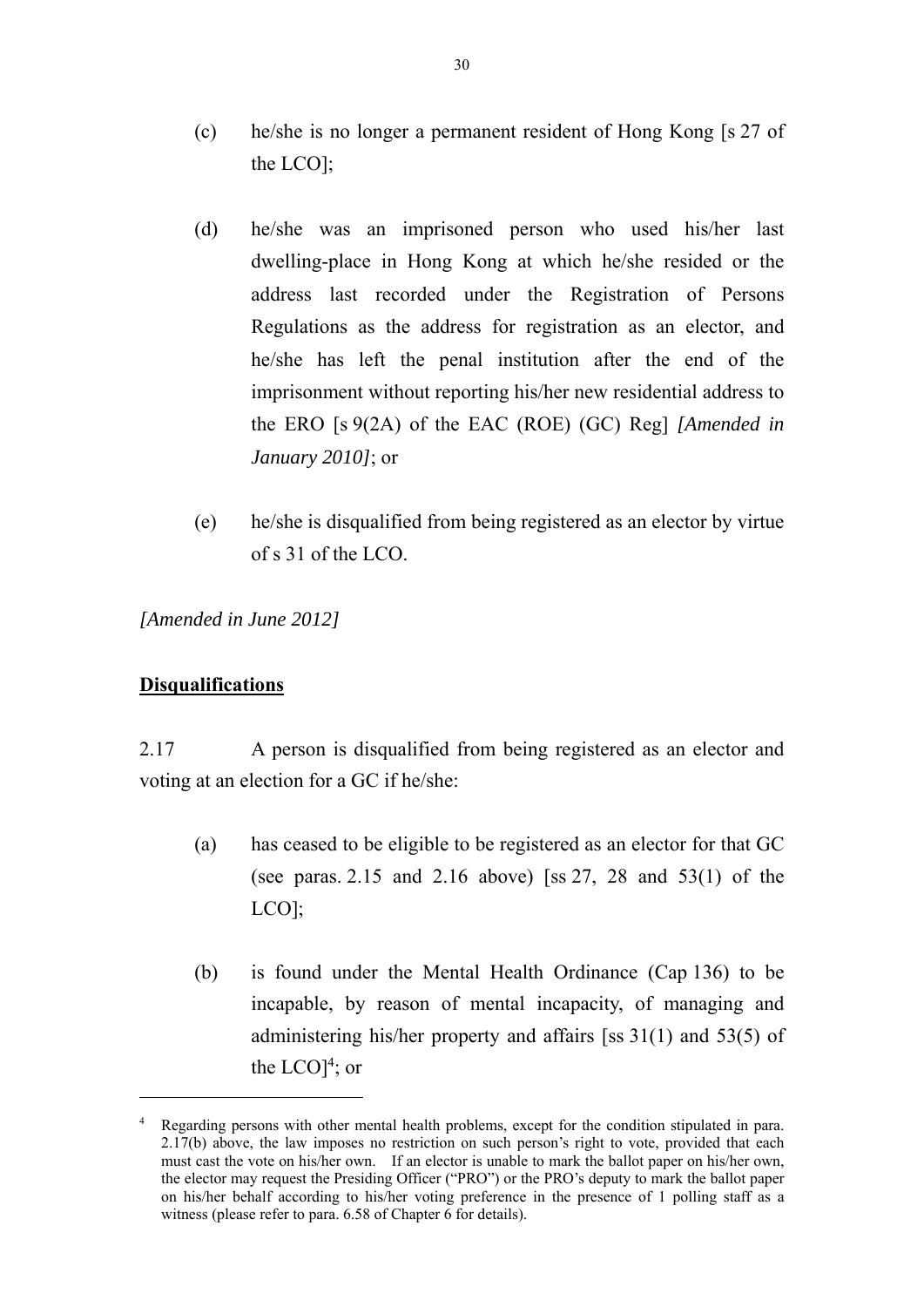(c) is a member of any armed forces [ss  $31(1)$  and  $53(5)$  of the LCO].

*[Amended in January 2010 and June 2012]* 

### **Application for Registration and De-registration**

2.18 The registration of GC electors is undertaken in accordance with the provisions of the EAC (ROE) (GC) Reg.

2.19  $\blacksquare$  A person may, by completing the specified form<sup>5</sup>, send his/her application for voter registration to the ERO at any time of the year. A person who was previously de-registered (e.g. due to failure to respond to the inquiry letter from the REO after a move of residence) but is presently eligible for voter registration may submit an application for new registration to be registered again as an elector. Starting from 1 May 2022, when submitting an application for voter registration, the applicant is required to provide at the same time the documentary evidence of his/her residential address to prove that the address stated in the application is the applicant's principal residential address [s  $4(1A)$  of the EAC (ROE) (GC) Reg]. (The legislative provision has been enacted and published in the Gazette to take effect from 1 May 2022.) The address proof must comply with specific requirements, such as that it must be issued within the last 3 months<sup>6</sup>. [Amended in June 2020 and October *2021]* 

2.20 For de-registration as an elector, the elector may make an application in person at the REO. If he/she prefers to apply in writing, no specified form is required. The elector may inform the REO of the de-registration by a written notice which must contain his/her personal particulars and be signed by him/her. De-registration will not take immediate

 $\overline{a}$ 

<sup>&</sup>lt;sup>5</sup> The form of "Application for New Registration/Report on Change of Particulars by an Elector in a Geographical Constituency" (REO-GC) is available at the website of the REO (www.reo.gov.hk).

 $6\degree$  For details of documents acceptable as address proof, please refer to the guidance notes on the form of "Application for New Registration/Report on Change of Particulars by an Elector in a Geographical Constituency" (REO-GC).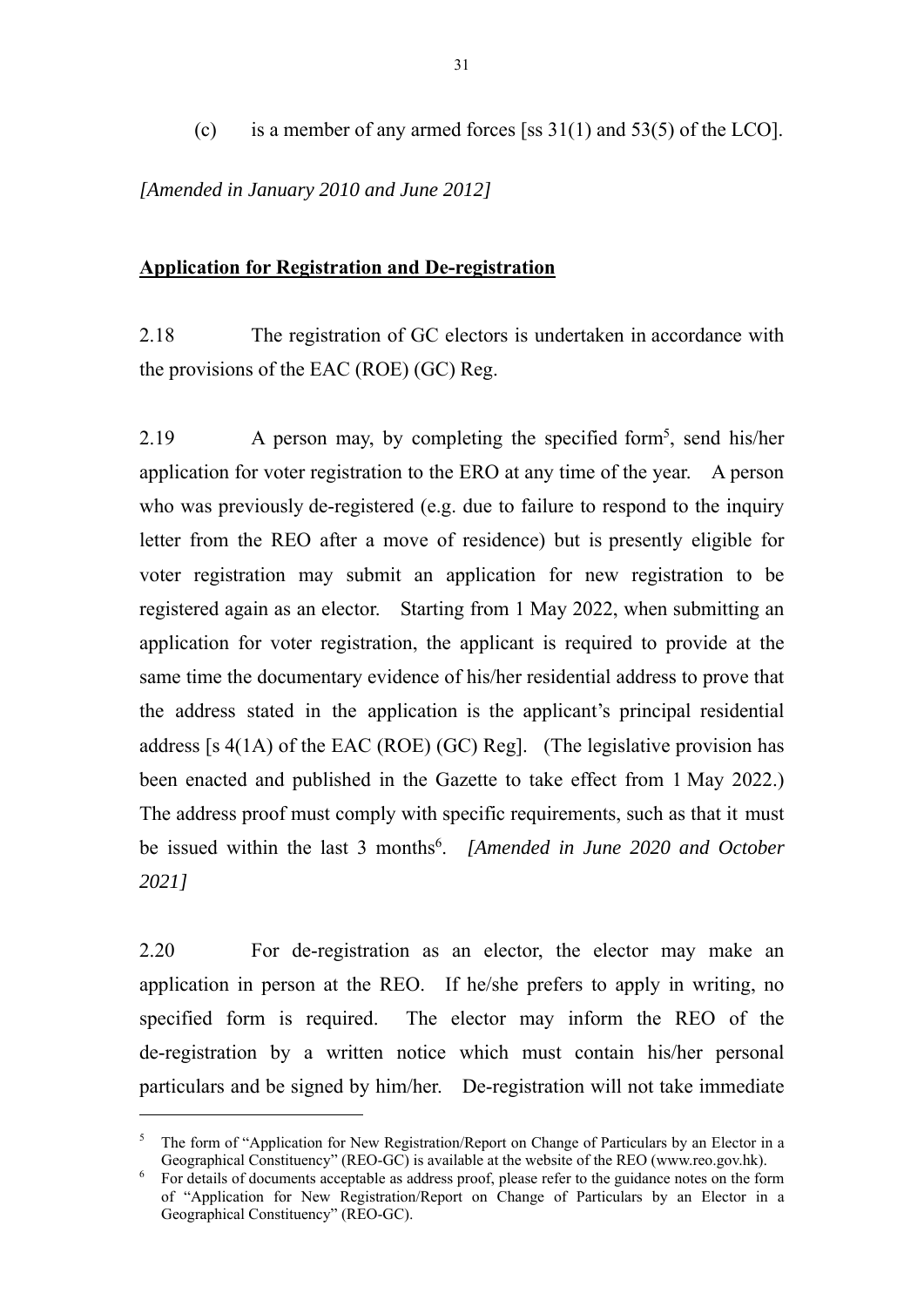effect upon the REO's receipt of the application. After receipt of a written notice, the REO will contact the elector concerned to verify the application. Only after verification will the elector's name be included in the OL. The elector so included in the OL may inspect his/her voter registration particulars starting from the day of publication of the PR and OL till the end of the inspection period. If in need, the elector can lodge a claim with supporting proof to request for reinstatement of his/her elector status. If the REO is unable to process and complete the verification of the application for de-registration, the name of the elector will remain on the PR in that year. Given that the elector has not been de-registered, he/she may choose to vote or not on the polling day. The pending application for de-registration will be processed in the next voter registration cycle. *[Added in June 2020 and amended in October 2021]*

2.21 The applications mentioned in paras. 2.19 and 2.20 above may be submitted at any time to the REO. However, if any person wishes his/her name to be included in or excluded from the FR of GCs published in a current year, the application must reach the ERO **on or before** the deadline as specified in para. 2.12 above. Applications received by the ERO after the deadline will be regarded as requests for registration or de-registration for the FR of GCs of the next year. [Ss 4 and 9 of the EAC (ROE) (GC) Reg] *[Amended in June 2016, June 2020 and October 2021]* 

2.22 All application forms for registration received will be processed by the ERO. In case of incomplete or incorrect information on an application form, the ERO will send written requests to the applicant for further particulars or proof [s 5(2) of the EAC (ROE) (GC) Reg]. An applicant who qualifies for registration as an elector will be allocated to a GC based on his/her residential address, and the REO will notify him/her of the result by post [s 5(8) of the EAC (ROE) (GC) Reg]. Applicants not qualified for registration will also be informed by the REO of the result accordingly by post [s 5(9) of the EAC (ROE) (GC) Reg]. *[Amended in January 2010 and June 2016]*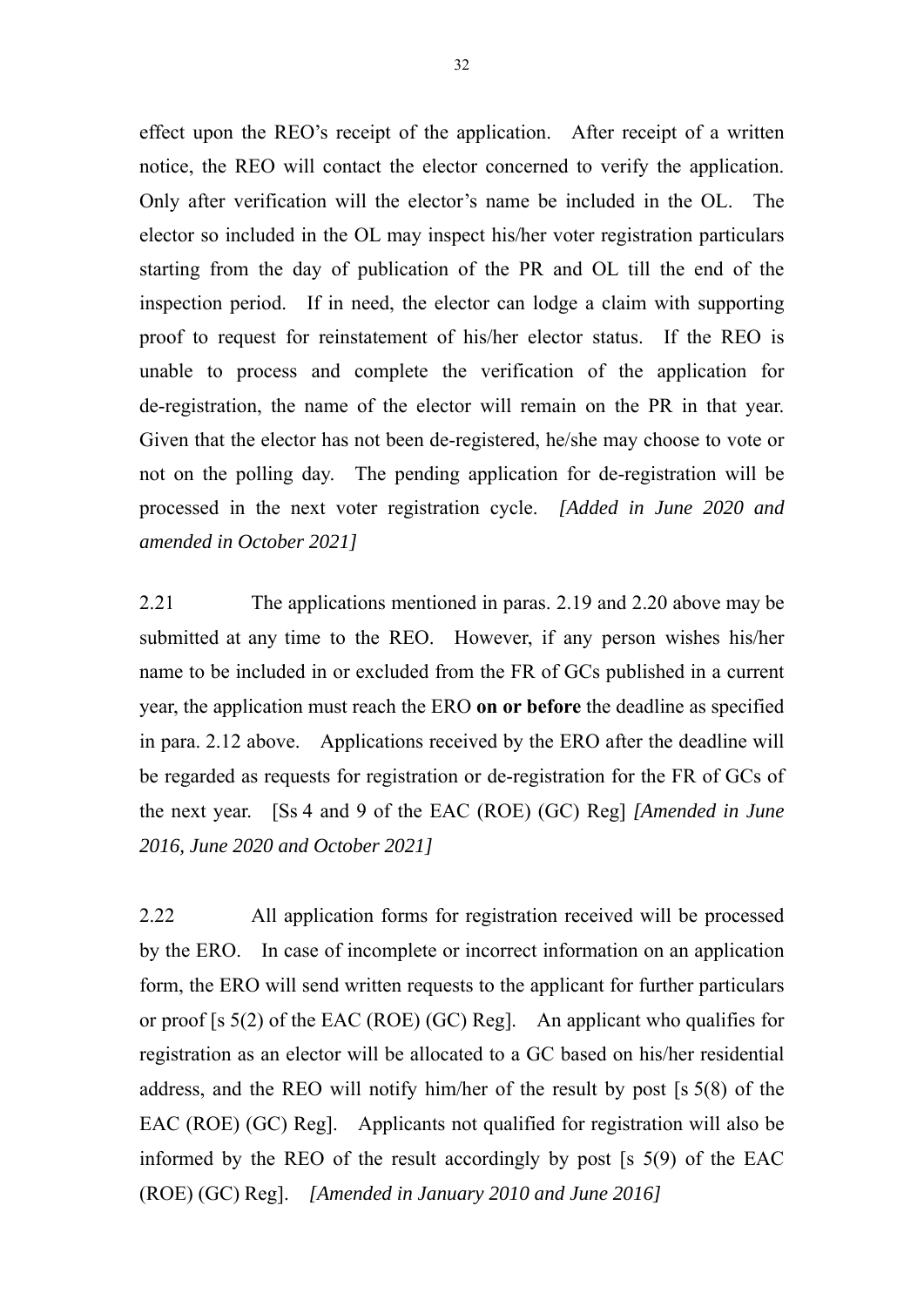2.23 The names and principal residential addresses of all eligible electors will be entered in the registers of electors.

#### **Change of Residential Address and Other Registered Particulars**

2.24 A registered elector is not required to re-apply for registration every year. However, if a registered elector has changed his/her principal residential address in the FR, he/she should **notify the ERO of his/her new principal residential address** in Hong Kong in order to update his/her registration particulars in the register for the next year. *[Amended in January 2010 and June 2012]*

2.25 Apart from his/her principal residential address, a registered elector should also notify the ERO of any change of his/her other particulars (e.g. name, telephone numbers or email address). *[Amended in January 2010]*

2.26 An elector should notify the ERO of any change of his/her registration particulars by submitting a specified form for processing. If applying for change of principal residential address recorded in the  $FR<sup>7</sup>$ , the elector must provide relevant documentary evidence to prove that the address stated in the application is his/her principal residential address<sup>8</sup> [s  $10A(3)$  of the EAC (ROE) (GC) Reg]. The address proof must comply with specific requirements, such as that it is issued within the last 3 months<sup>9</sup>. An elector who has reported a change of particulars will be notified by the ERO about the confirmation of his/her updated electoral record [s 10A(10) of the EAC (ROE) (GC) Reg]. An elector who has yet to submit his/her application for change of

 $\overline{a}$ 

<sup>7</sup> The form of "Application for New Registration/Report on Change of Particulars by an Elector in a Geographical Constituency" (REO-GC) is available at the website of the REO (www.reo.gov.hk).

<sup>&</sup>lt;sup>8</sup> For electors who are authorised occupants of public rental housing under the Housing Department or registered residents in the tenancy of subsidised housing under the Hong Kong Housing Society, their applications for change of registered address may be exempted from the address proof requirement provided that the reported new residential addresses match the tenancy records of the authorities concerned.

<sup>9</sup> For details on documents acceptable as address proof, please refer to the guidance notes on the form of "Application for New Registration/Report on Change of Particulars by an Elector in a Geographical Constituency" (REO-GC).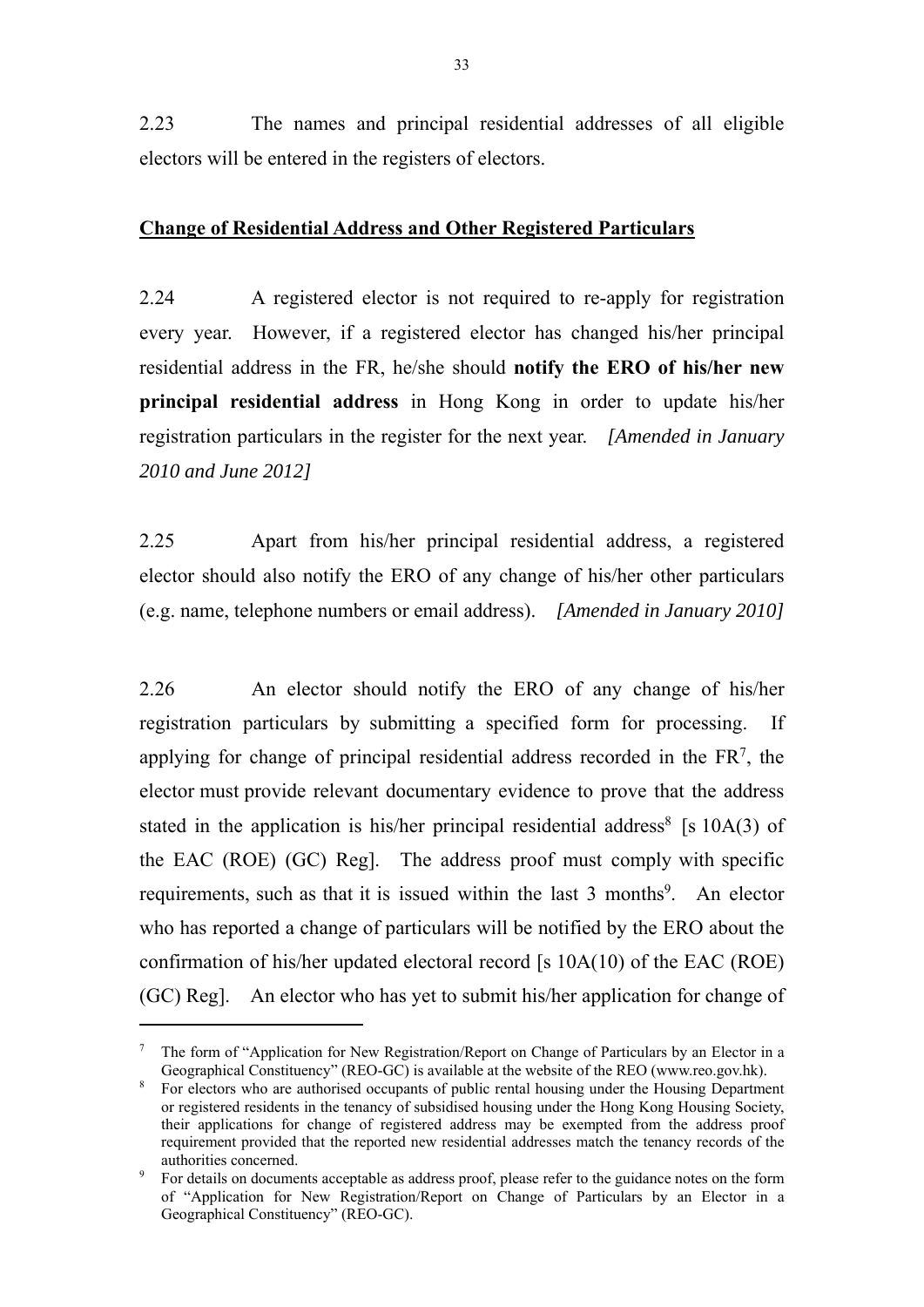registration particulars to the ERO to update his/her principal residential address by the statutory deadline may still vote at the GC corresponding to his/her original registered address if his/her name remains on the register of electors. *[Amended in January 2010, June 2016, June 2020 and October 2021]* 

#### **"Ordinarily Residing in Hong Kong"**

 $\overline{a}$ 

2.27 One of the criteria for a person to be eligible to be registered as an elector for a GC is that he/she must "ordinarily reside in Hong Kong" [s 28 of the LCO]. The definition of "ordinarily residing in Hong Kong" is not set out in the subsisting electoral law. In assessing whether a person "ordinarily resides in Hong Kong", one needs to take into account a host of factors and the specific situation of each case, and determine according to the relevant judgments of the Court, and the conclusion cannot be generalised. One cannot say someone does not "ordinarily reside in Hong Kong" simply because he/she has a place of residence abroad. According to a court precedent<sup>10</sup>, a person is considered ordinarily residing in a place if he/she remains in that place legally, voluntarily and for a settlement purpose (such as for education, employment or residence), regardless of the duration, and even if he/she is temporarily absent from that place for some reasons. The Court also pointed out that a person may ordinarily reside in two places at the same time. *[Added in October 2021]* 

2.28 Generally speaking, for a Hong Kong permanent resident who used to reside in Hong Kong all along, if he/she has now set up for personal reasons another residence elsewhere but still returns to live in Hong Kong from time to time (such as for handling personal matters, social gatherings or family reunion), then he/she can still be regarded as maintaining a reasonable connection with Hong Kong. A condition which must be considered in

<sup>10</sup> *Lau San Ching v Liu, Apollonia* [1995] 5 HKPLR 23 citing *R. v. Barnet London Borough Council, ex parte Shah* [1983] 2 AC 309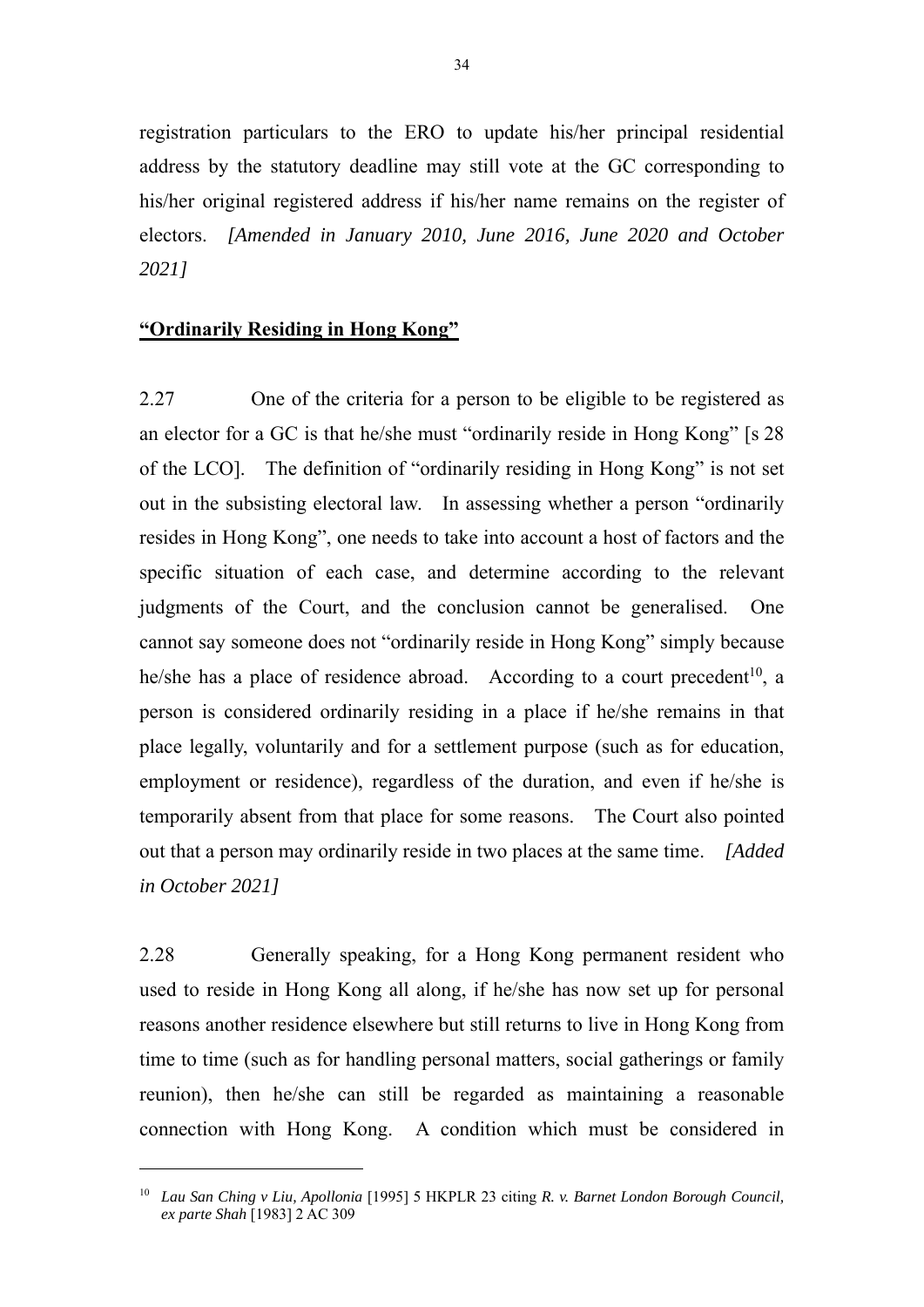parallel is that in accordance with the electoral law, that person must provide, for the purpose of registration as an elector, a residential address which is his/her only or principal residence in Hong Kong (i.e. not a correspondence address but a residential address where he/she habitually resides when he/she is in Hong Kong). Under such circumstances, whether the person still satisfies the statutory requirement of "ordinarily residing in Hong Kong" must be determined according to the actual circumstances of individual case. *[Added in October 2021]* 

2.29 On the other hand, if a Hong Kong permanent resident has left Hong Kong to reside in another place without maintaining connections with Hong Kong or any intention to reside in Hong Kong again, or no longer having an only or principal residence in Hong Kong, then he/she no longer meets the statutory eligibility requirements for registration. *[Added in October 2021]* 

2.30 To sum up, the individual circumstances of the person must be considered when determining whether that person is "ordinarily residing in Hong Kong", and it is not a matter which could be summarily determined. If it encounters relevant cases in the course of voter registration work, the REO will examine the details and actual circumstances surrounding the cases carefully, and seek legal advice where necessary. *[Added in October 2021]* 

#### **Inquiry Procedures**

2.31 While it is not a mandatory requirement under the law, the REO has been appealing to registered electors to fulfil their civic duty by notifying the ERO of any change in their principal residential address in Hong Kong in a timely manner and submitting the specified address proof at the same time. To enhance the accuracy of the register of electors, the REO has put in place suitable checking measures. If **it comes to the knowledge of the ERO that an elector's registered address may no longer be his/her principal residential address**, the ERO will initiate the statutory inquiry procedure to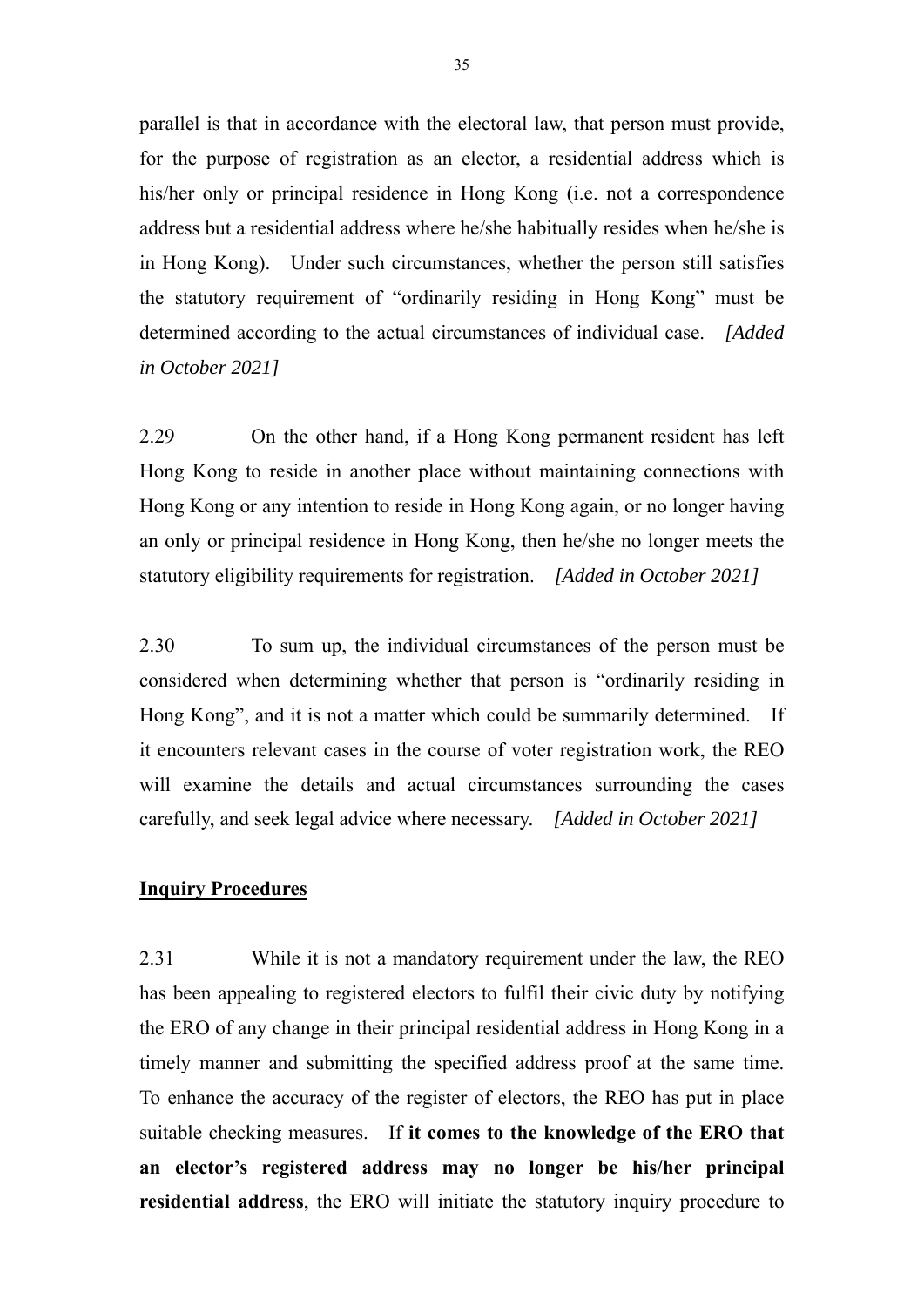ascertain whether the address recorded in the existing register is still the elector's only or principal residential address in Hong Kong [s 7(1) of the EAC (ROE) (GC) Reg]. If the elector fails to respond to the inquiry; or fails to provide the information requested by the ERO; or if the ERO, based on the information so received or otherwise obtained, is satisfied on reasonable grounds that the elector is no longer eligible to be registered, then **the elector's name and other registration particulars will be entered on the OL and may be removed from the next register of electors** [s 9 of the EAC (ROE) (GC) Reg]. A person whose name is recorded in the existing register of electors is still a registered elector for the relevant GC at any election held before the publication of the next register [s 33 of the LCO]. In voter registration, it is of utmost importance to provide the ERO with information that is true, accurate and updated. It is an offence for a person to knowingly or recklessly give false or misleading information for voter registration no matter whether he/she subsequently votes at an election. Offenders are liable to a fine at level 3 (\$10,000) and to imprisonment for 2 years. [S 22 of the EAC (ROE) (GC) Reg] *[Added in January 2010, and amended in June 2016, June 2020 and October 2021]* 

### **Provisional Register and Omissions List**

- 2.32 The content of the PR for GCs shall include:
	- (a) the names and principal residential addresses of those eligible electors whose names appear in the FR for GCs in force at the time, with appropriate updates or correction by the ERO based on information reported or otherwise received (if applicable); and
	- (b) the names and principal residential addresses of the eligible new applicants who have applied for registration in the constituency concerned on or before the statutory deadline for new registration in the year of compiling the register.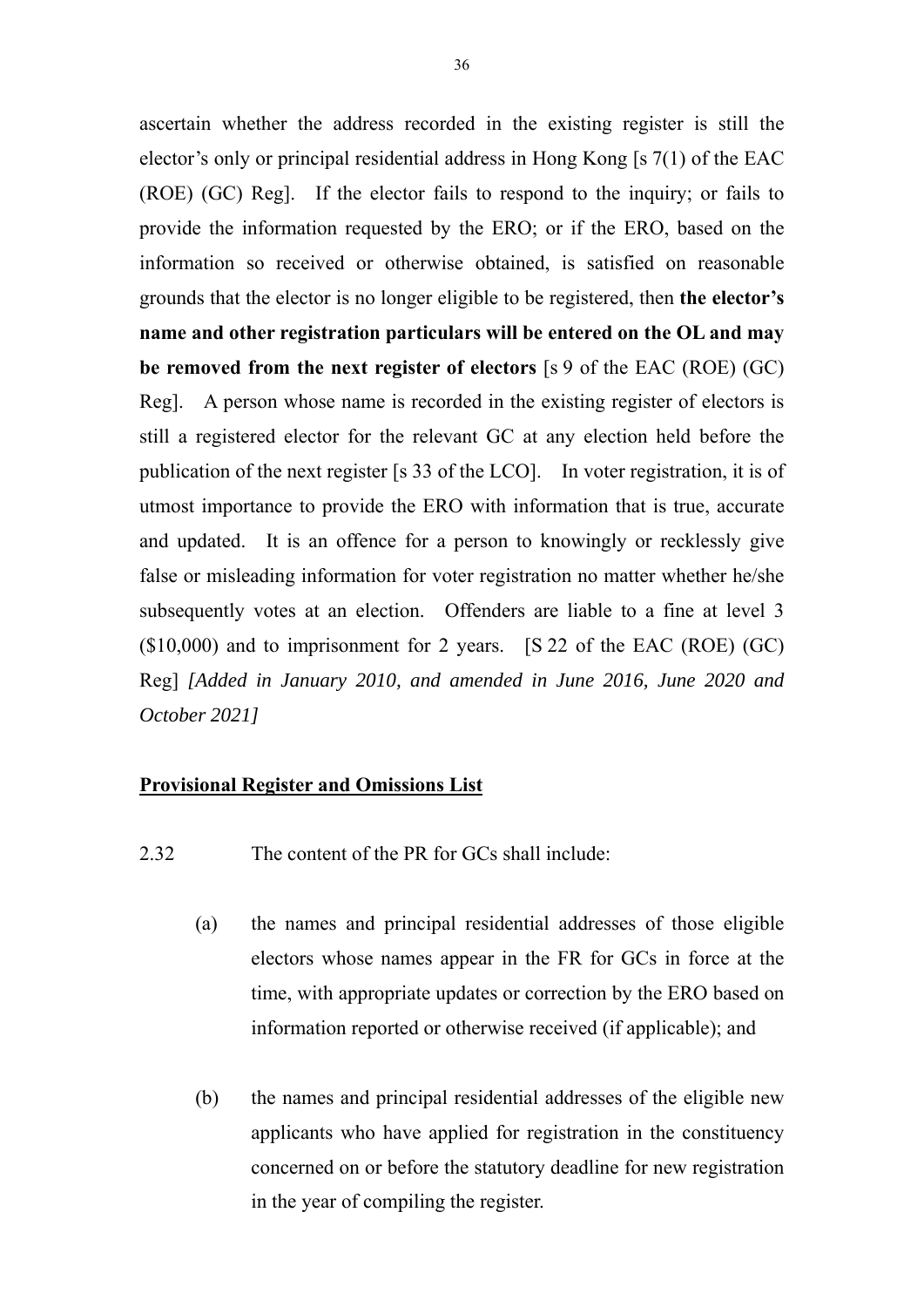A copy of the PR is **available for inspection by specified persons** during ordinary business hours at specified offices of the REO (please refer to paras. 2.37, 2.38 below and **Appendix 2** for details). [Ss 12 and 13 of the EAC (ROE) (GC) Reg] (S 13 has been enacted and published in the Gazette to take effect from 1 May 2022.) *[Amended in January 2010, June 2016, June 2020 and October 2021]* 

2.33 At the same time when the PR for GCs is published, the ERO will also publish a copy of the OL for inspection by specified persons (please) refer to paras. 2.37, 2.38 below and **Appendix 2** for details). The OL contains the names and principal residential addresses of persons who were formerly registered as GC electors but are struck out of the PR and proposed to be omitted from the next FR, because the ERO, based on the information obtained, is satisfied on reasonable grounds that they are disqualified from or no longer qualified for registration (such as persons who have passed away, persons who have informed the ERO that they do not wish to be registered anymore, or persons who have changed their principal residential addresses without the ERO's knowing the new addresses) [s  $32(4)(a)$  and (b) of the LCO and s  $9(1)$ and (2) of the EAC (ROE) (GC) Reg]. *[Amended in June 2020 and October 2021]*

2.34 For an elector who was an imprisoned person using the address of his/her last dwelling-place in Hong Kong or the address last recorded under the Registration of Persons Regulations as his/her address for registration as an elector, if the ERO is satisfied on reasonable grounds that he/she has served the sentence of imprisonment and left the penal institution without informing the ERO of his/her new residential address, the ERO shall enter the name and principal residential address of the elector in the OL according to the procedures prescribed in the relevant legislation. [S 9(2A) of the EAC (ROE) (GC) Reg] *[Amended in January 2010 and June 2016]* 

2.35 The names and principal residential addresses of persons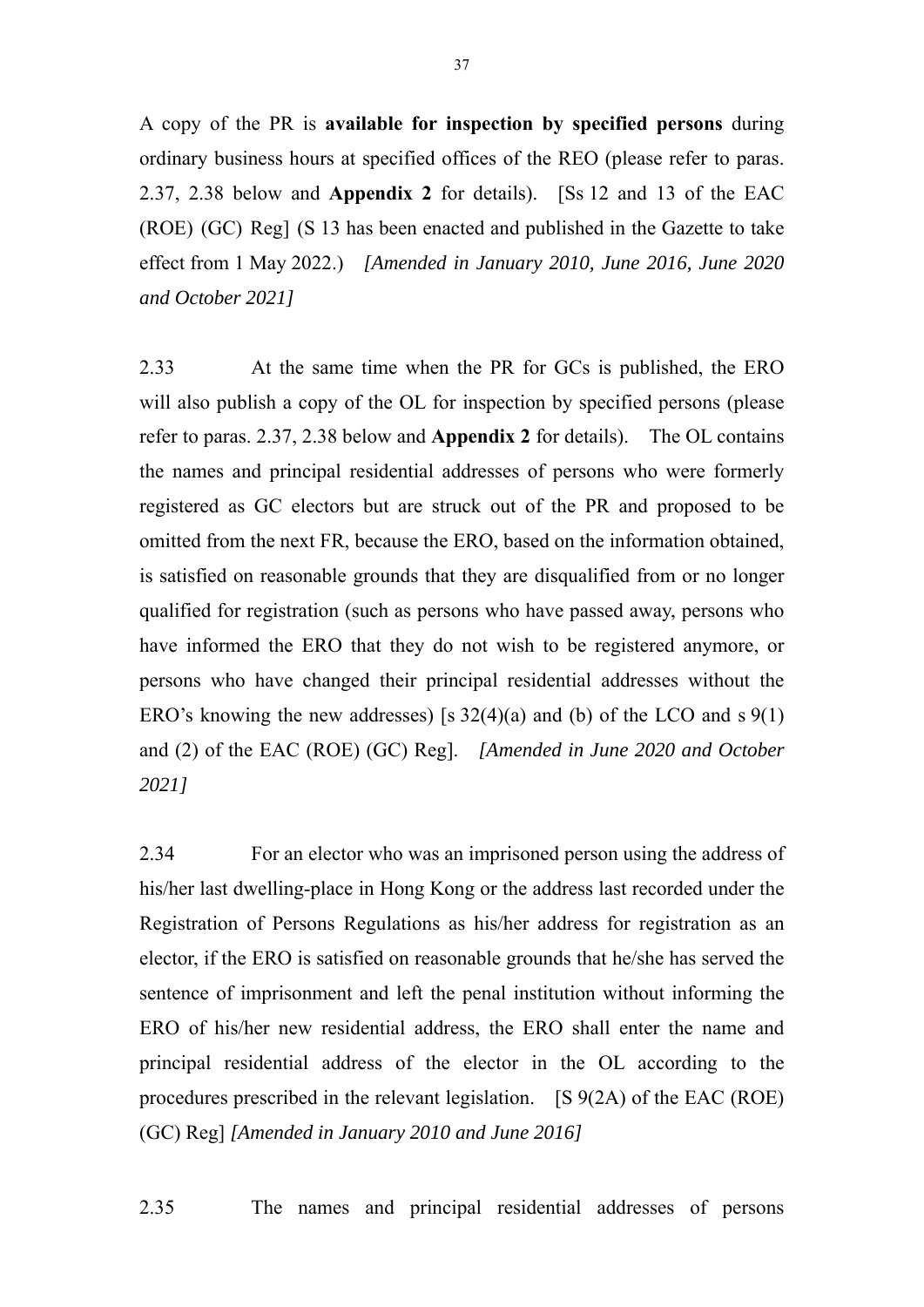included in the OL will be excluded from the PR [s 32(4)(a) and (b) of the LCO and s 9 of the EAC (ROE) (GC) Reg]. However, the inclusion of an elector in the OL does not mean that the elector status is invalidated with immediate effect. If the elector lodges a claim to the ERO and the Revising Officer accepts the grounds submitted and approves the claim, the elector status will be retained (see paras. 2.42 to 2.44 below). *[Added in January 2010, and amended in June 2016 and June 2020]* 

2.36 The time and place(s) for inspection of the copy of the PR and the OL will be published in a notice in the Gazette and newspapers. Publication of the notice is to be treated as the publication of the PR. [Ss 10 and 13 of the EAC (ROE) (GC) Reg] *[Added in June 2020]*

2.37 On 15 October 2019, the Junior Police Officers' Association ("JPOA") of the Hong Kong Police Force applied to the Court of First Instance ("CFI") of the High Court for grant of judicial review (HCAL 3042/2019), seeking to prohibit the release by the ERO of any extract of FR containing the names and principal residential addresses (referred to as "linked information") of registered electors for public inspection or to candidates. The JPOA also applied to the court for an urgent interim injunction to stop the ERO from making the FR containing the linked information available for public inspection or providing such electors' information to any person. After the trial was concluded in the CFI, an appeal was brought to the Court of Appeal for review. The Court of Appeal handed down the judgment on 21 May 2020 and made an order at the hearing on 27 May 2020 (CACV 73/2020). Pursuant to the judgment and order handed down in that judicial review case, only validly nominated candidates, political parties<sup>11</sup> and members of the press<sup>12</sup>

 $\overline{a}$ 

<sup>&</sup>lt;sup>11</sup> There is no official definition of "political party" in the subsisting law related to voter registration (i.e. the EAC (ROE) (GC) Reg and the EAC (ROE) (FCSEC) Reg). The REO has put in place practical arrangements to make the registers of electors available for inspection by relevant political parties for election-related purposes. Generally speaking, for the purpose of the inspection of the registers of electors, a body is regarded as a political party if it-

<sup>(</sup>a) was represented by a candidate at a relevant previous election;

<sup>(</sup>b) was provided an extract of the registers for a purpose related to a relevant previous election; or

<sup>(</sup>c) has publicly declared an intention to arrange for any person (including a person yet to be specified) to stand as a candidate at a relevant coming election.<br><sup>12</sup> As regards members of the press, the Court of Appeal accepts the practice of the REO in adopting

the list of subscribers to the Government News and Media Information System.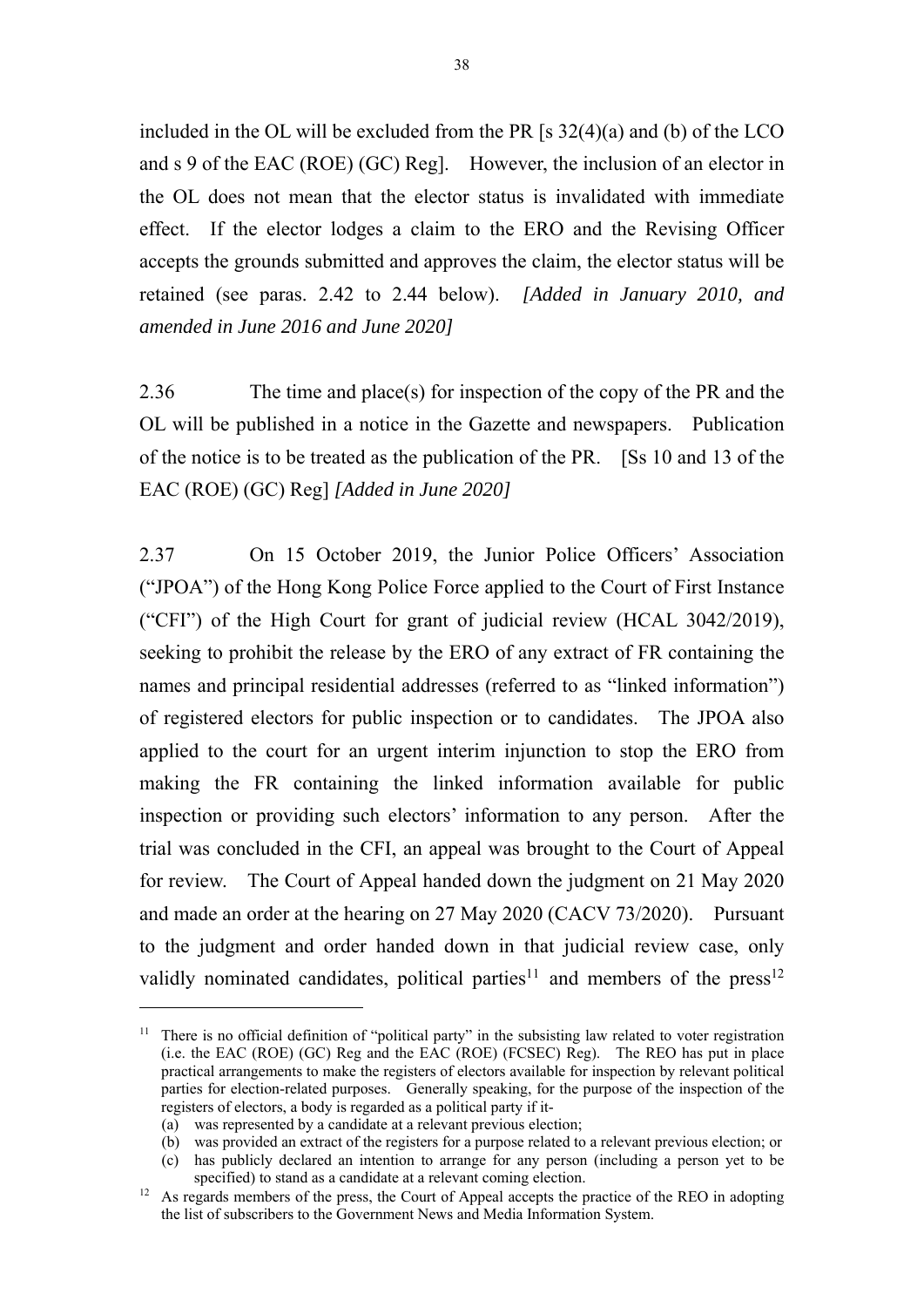are allowed, for election-related purposes, to inspect FRs that show the linked information of individual electors. In response to the above court judgment and order, the REO has put in place interim measures for the inspection of registers. *[Added in October 2021]*

2.38 The Government has amended the relevant legislation relating to the inspection of the registers of electors. Starting from the 2022 voter registration cycle, only specified persons (i.e. validly nominated candidates, political parties and members of the press) (detailed at **Appendix 2**) are allowed to inspect the copy of registers for GCs (including the OL, PR and FR). Only the first character/word of the elector's name (whether in Chinese or English) and his/her registered residential address will be shown on the registers for inspection. [Ss 10, 13 and 20 of the EAC (ROE) (GC) Reg] (The relevant legislative provisions have been enacted and published in the Gazette to take effect from 1 May 2022.) Before the legislative amendments take effect, the inspection of registers shall be conducted in compliance with the above court judgment and order. *[Added in October 2021]*

2.39 Upon request by a person imprisoned or held in custody by a law enforcement agency and if the ERO considers it appropriate to do so, the ERO may make available at a penal institution or the premises of a law enforcement agency, as the case may be, a copy of a part of the PR and OL for that person's inspection subject to paras. 2.37 and 2.38 above. *[Added in June 2020 and amended in October 2021]*

2.40 The ERO may require persons who wish to inspect the copy of the PR and/or OL to produce an identity document and complete a form specified by the ERO.  $[$ Ss 10(4) and 13(5) of the EAC (ROE) (GC) Reg] *[Added in June 2020]*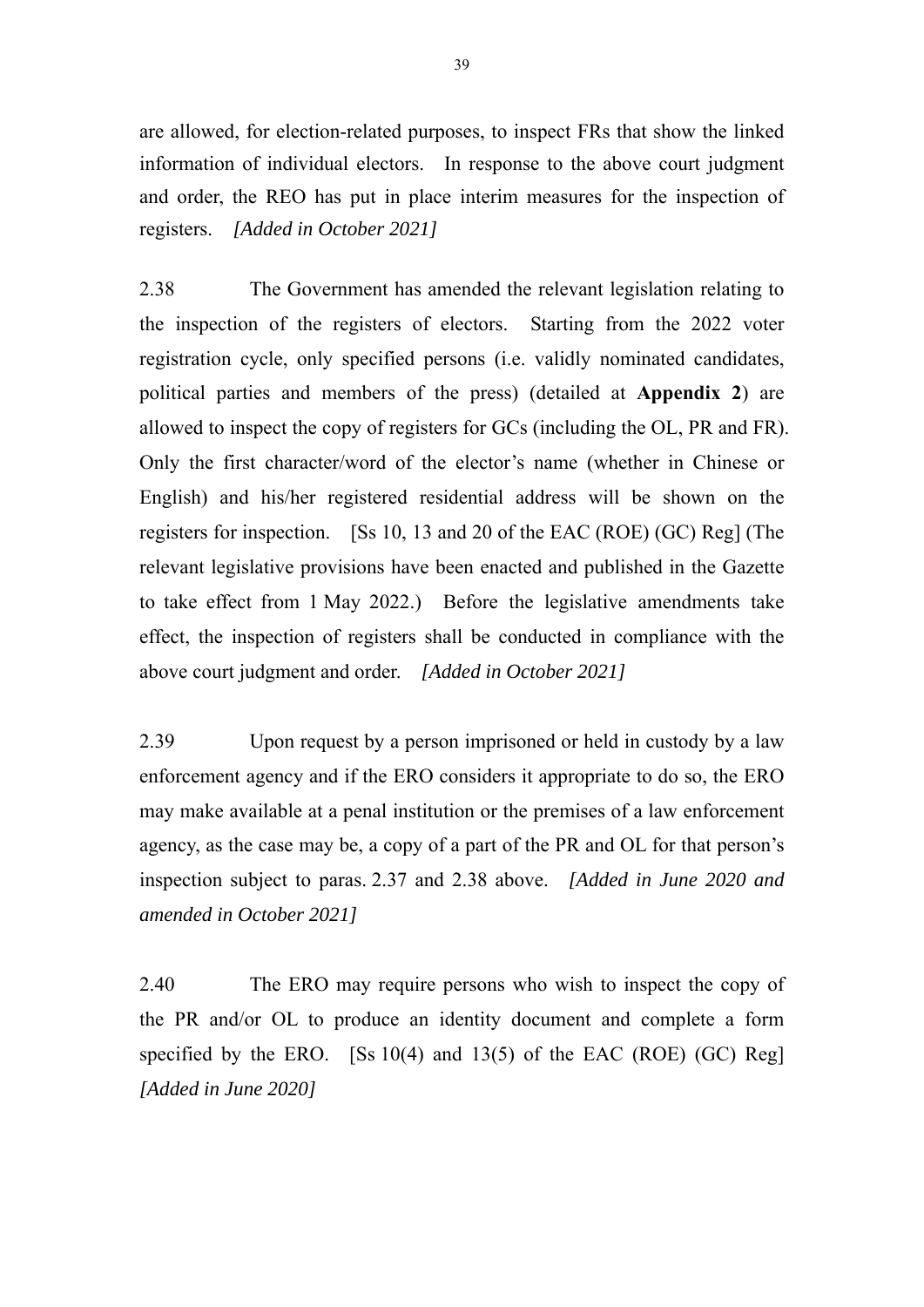2.41 Registered electors may log on to the OVIES (www.voterinfo.gov.hk) at any time to check their latest registration particulars including their registered addresses and respective constituencies, and find out whether they are included in the statutory inquiry procedure. *[Added in June 2016]* 

#### **Appeals – Objections and Claims**

2.42 Members of the public may deliver in person at the office of the ERO a notice of objection in the specified form as regards any entries in the relevant PR within the period for making objections or claims [s 14(2) of the EAC (ROE) (GC) Reg. The procedures for making claims or objections are provided in the REO website (www.reo.gov.hk) during the inspection period. An applicant who claims that he/she is entitled to be registered as an elector and has applied for registration but whose name has not been listed in the PR or has been included in the OL, or an elector whose particulars have not been correctly recorded in the PR, may deliver in person at the office of the ERO a notice of claim in the specified form within a specified period in respect of the entry or any omission concerning himself/herself [s  $15(1)$ , (2) and (7) of the EAC (ROE) (GC) Reg]. If a person imprisoned or held in custody by a law enforcement agency wishes to make such an objection or claim, he/she is allowed to deliver a notice of objection or claim to the ERO by post [s 15(7A) of the EAC (ROE) (GC) Reg]. *[Amended in June 2020 and October 2021]*

2.43 The REO will issue reminding letters to electors on the OL. A message in red that reads "Immediate action required Your voting right is at stake" will be printed on the envelope, so as to draw the electors' attention to the requirement that they must submit a notice of claim or send back the reply slip by the specified deadline to confirm the validity of the existing registered addresses or to update their registered addresses (submission of address proof is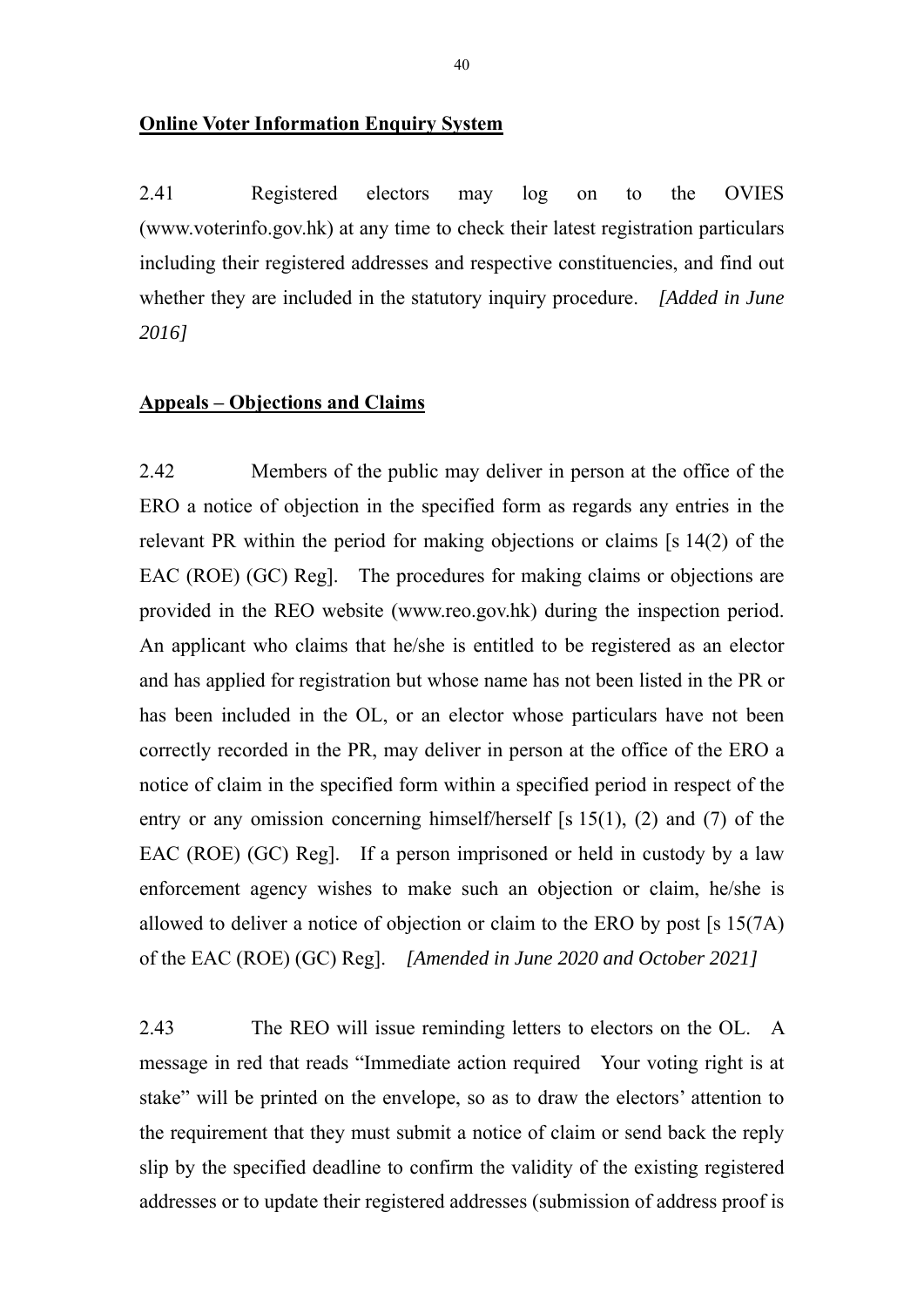required for the update of registered address). If an elector is listed on the OL due to the statutory inquiry procedure, when he/she logs on to the OVIES to inspect his/her registration particulars, a system-generated reminder will prompt the elector to respond to the reminding letter from the REO as soon as possible to confirm his/her current residential address or to update his/her residential address. *[Added in June 2020]* 

2.44 Cases of objections and claims will be referred to the Revising Officer for consideration. The Revising Officer will deliberate on each objection or claim and make a ruling on the inclusion, exclusion or revision of the entry concerned in the relevant FR. [Ss 34 and 77 of the LCO and Part 3 of the EAC (ROE) (GC) Reg] The appellant must provide sufficient information so as to inform the Revising Officer of the grounds of the objection or claim, and attend the hearing (except for incontrovertible cases<sup>13</sup>), otherwise the Revising Officer may dismiss the objection or claim. However, under the Special Voter Registration Arrangements in 2021, objections and claims cases will be determined by the Revising Officer on the basis of written submissions only without holding a hearing. [Ss 2(5A), 2A and 2B of the Registration of Electors (Appeals) Regulation (Cap 542B)] *[Amended in January 2010, June 2016, June 2020 and October 2021]* 

#### **Final Register**

 $\overline{a}$ 

2.45 The FR for GCs consists of entries shown in the PR and incorporates, for the relevant year, all revised names and principal residential addresses of electors based on new registration applications and reports on change of registration particulars, as well as those updated or corrected in accordance with the Revising Officer's decisions on claims and objections

<sup>&</sup>lt;sup>13</sup> In accordance with s 2A of the Registration of Electors (Appeals) Regulation, for an incontrovertible objection or claim, including cases where the person who lodges the objection or claim has not provided any ground in his/her notice, where the grounds submitted by the person are irrelevant to registration eligibilities, or where the case involves only a clerical error made in compiling or printing a PR, the Revising Officer must direct that the objection or claim be determined without a hearing on the basis of written submissions only.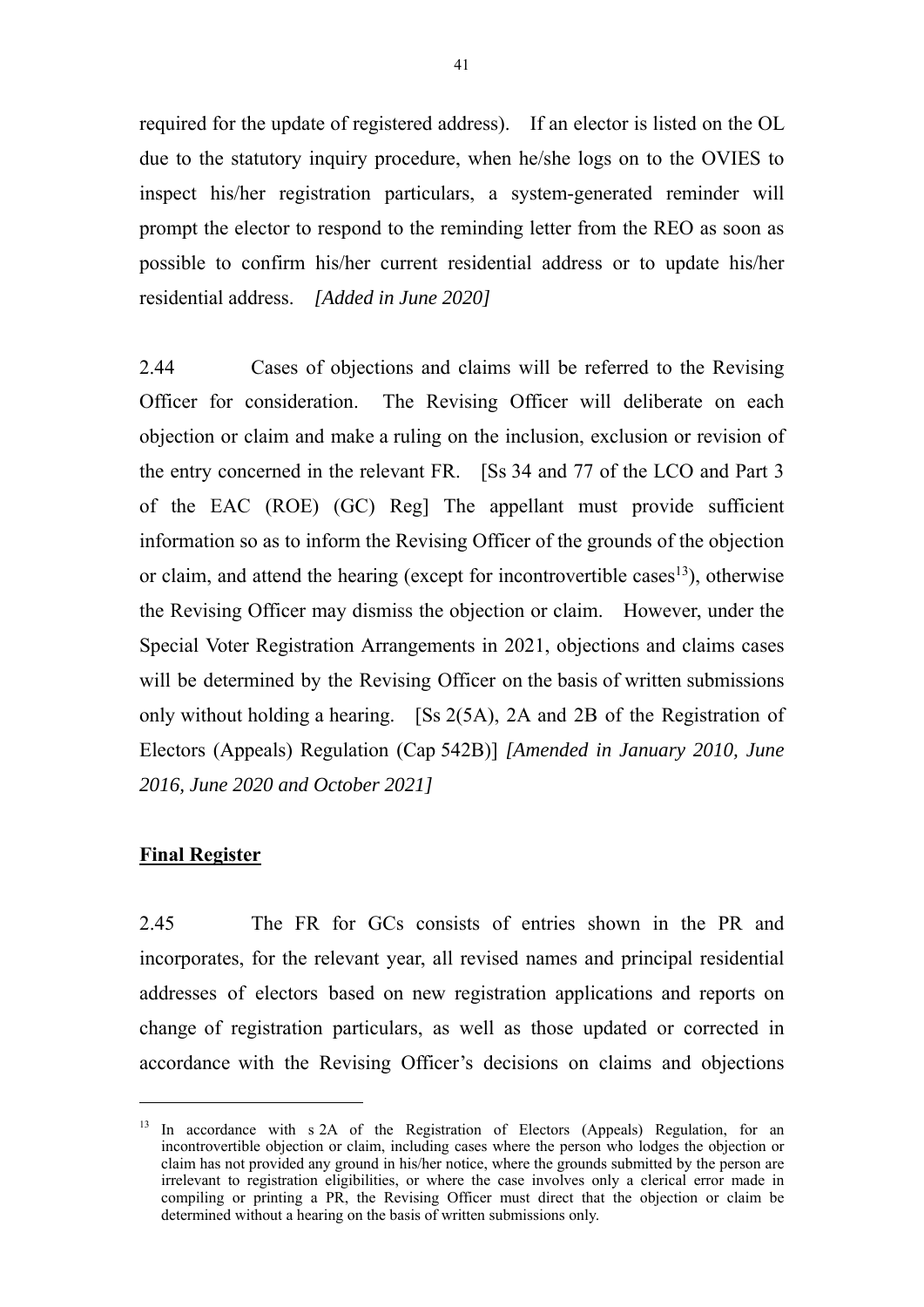[s 19(1) of the EAC (ROE) (GC) Reg]. The ERO will also take the opportunity to delete entries of electors who are known to have passed away and to revise any incorrect information in the relevant PR. The FR shall remain in force until the publication of the next FR in the following year. *[Amended in June 2020 and October 2021]* 

2.46 The time and place(s) for inspection of the copy of the FR will be published in a notice in the Gazette and newspapers. Publication of the notice is to be treated as the publication of the FR. The inspection of the FR shall be arranged as detailed in paras. 2.37 and 2.38 above. Upon request by a person imprisoned or held in custody by a law enforcement agency and if the ERO considers it appropriate to do so, the ERO may make available at a penal institution or the premises of a law enforcement agency, as the case may be, a copy of a part of the FR for that person's inspection subject to paras. 2.37 and 2.38 above. The ERO may require persons who wish to inspect the FR to produce an identity document and complete a form specified by the ERO. [S 20 of the EAC (ROE) (GC) Reg] *[Amended in January 2010, June 2016, June 2020 and October 2021]*

#### **IMPORTANT :**

Information relating to a person contained in any register of electors or in any extract of any register of electors **can only be used for election-related purposes** prescribed by the electoral law. Any **abuse** or **misuse** of such information is an **offence** and will be liable to a fine at level 2 (\$5,000) and to imprisonment for 6 months [s 22(3) of the EAC (ROE) (GC) Reg].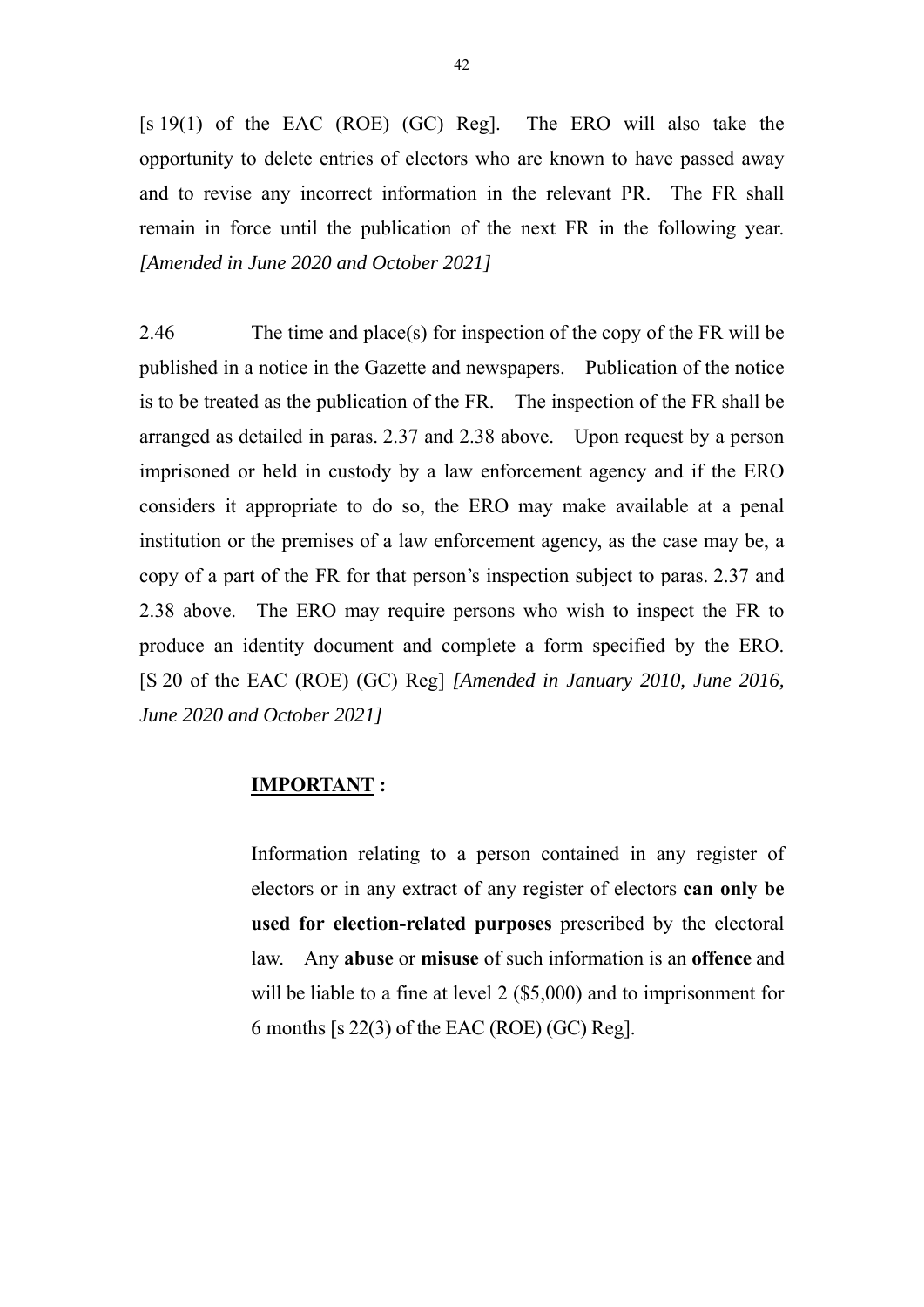# **PART IV : THE VOTING SYSTEM FOR GEOGRAPHICAL CONSTITUENCIES**

2.47 The "double seats and single vote" voting system is adopted in GC elections. Each GC will return 2 members, and each elector of a GC may vote for 1 candidate. The 2 candidates who obtain the greatest and the next greatest numbers of votes shall be returned as members for the respective GC. [S 49(1) and (2) of the LCO] *[Amended in October 2021]*

2.48 When the number of validly nominated candidates contesting in the election is more than the number of members to be returned for a GC, a poll will be held for that GC. Where no more candidates have been validly nominated than the number of members to be returned for the constituency, the validly nominated candidates will be declared elected by the RO [s 46(1) of the LCO]. In such a case, the poll will no longer be necessary and electors of the constituency need not go to the relevant polling stations to vote. If no candidates were validly nominated or the number of candidates validly nominated was less than the number of members to be returned for the constituency, the RO must declare the election to have failed or, as the case may be, to have failed to the extent that the number of candidates validly nominated was less than the number of members to be returned [s 46(2) of the LCO]. A by-election will then be held.

2.49 If, after the counting is finished at an election for a GC, the number of the most successful candidates having an equal number of votes exceeds the number of members to be returned for the constituency, the RO must determine the result of the election by drawing lots and the candidate(s) on whom the lot falls is/are to be returned. [S 49(4) of the LCO] *[Amended in October 2021]* 

2.50 When the election result has to be determined by the drawing of lots, 10 table-tennis balls each marked with a number from 1 to 10 will be put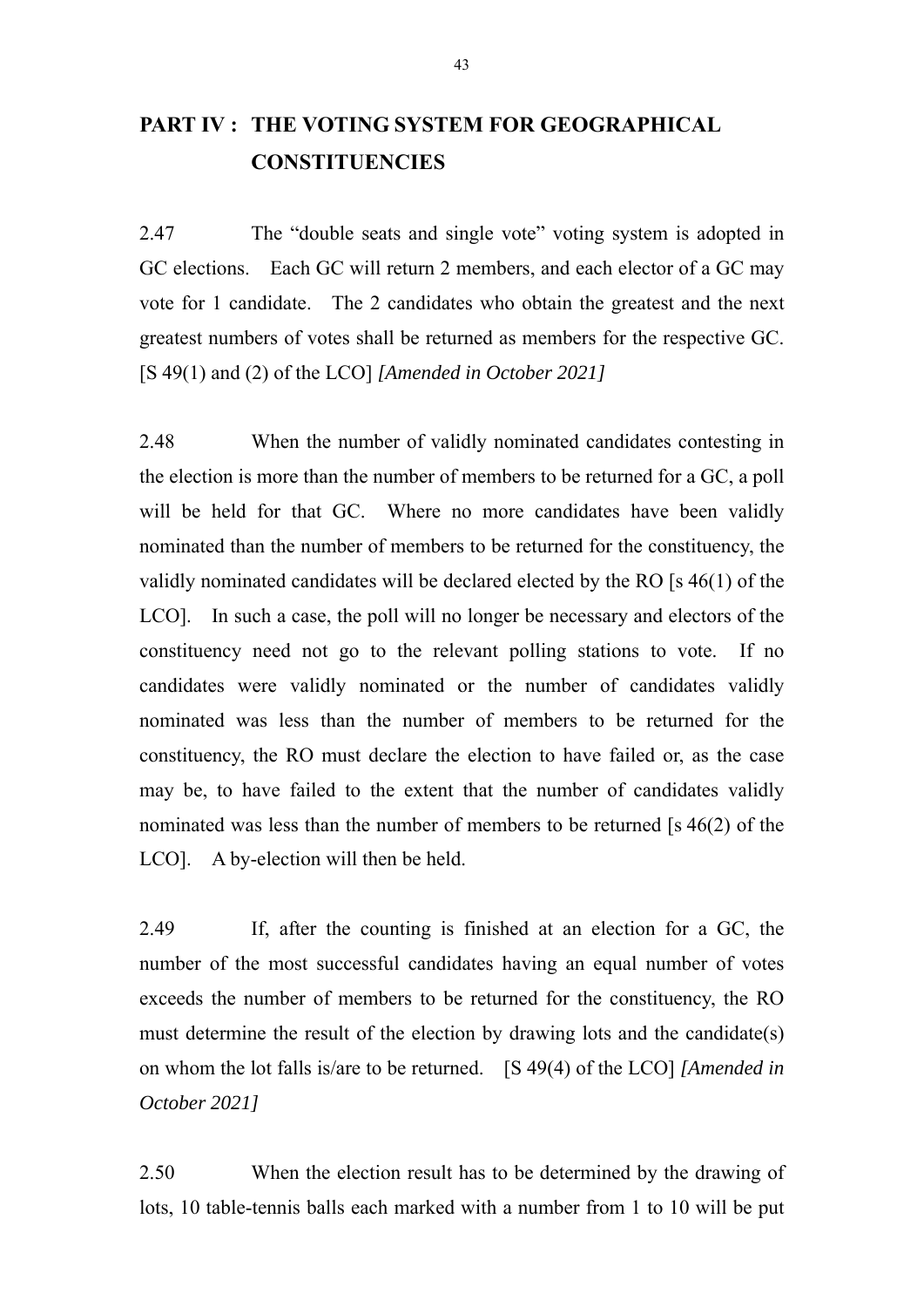into an empty opaque bag, to be provided by the RO. Firstly, one of the candidates is to draw 1 ball from the bag. The number marked on the ball should be noted by the RO and the ball should be put back into the bag. The procedures are repeated for the other candidates until all candidates have drawn the table-tennis ball. The RO will draw the lot on behalf of the candidate if he/she is absent at the time of the draw. The candidate on whom the lot falls, as specified below, is to be returned at the election:

- (a) Where there is only 1 vacancy to be filled and there are 2 candidates, the candidate who draws the larger number from 1 to 10 will be the winner. If both candidates have drawn the same number, further round(s) of draw will be held until a candidate eventually wins. 1 is the smallest number and 10 is the largest number.
- (b) Where there is only 1 vacancy to be filled and there are more than 2 candidates, if in the first draw, the numbers drawn by the candidates are different, then the candidate who draws the largest number wins. If, on the other hand, 2 or more candidates have drawn the same larger number and the remaining candidate(s) has/have drawn a smaller number, a second round of draw will be held. Only those candidates who have drawn the same larger number in the first round will participate in the second round of draw.
- (c) Where there are 2 vacancies to be filled and there are 3 or more candidates having the equal number of votes, if each candidate has drawn different numbers respectively in the first round of draw, the 2 candidates who have drawn the largest and the larger numbers will get the 2 vacancies, and the remaining candidate(s) will be declared defeated. Similarly, if 2 of the candidates have drawn 2 larger equal numbers and the remaining candidate(s)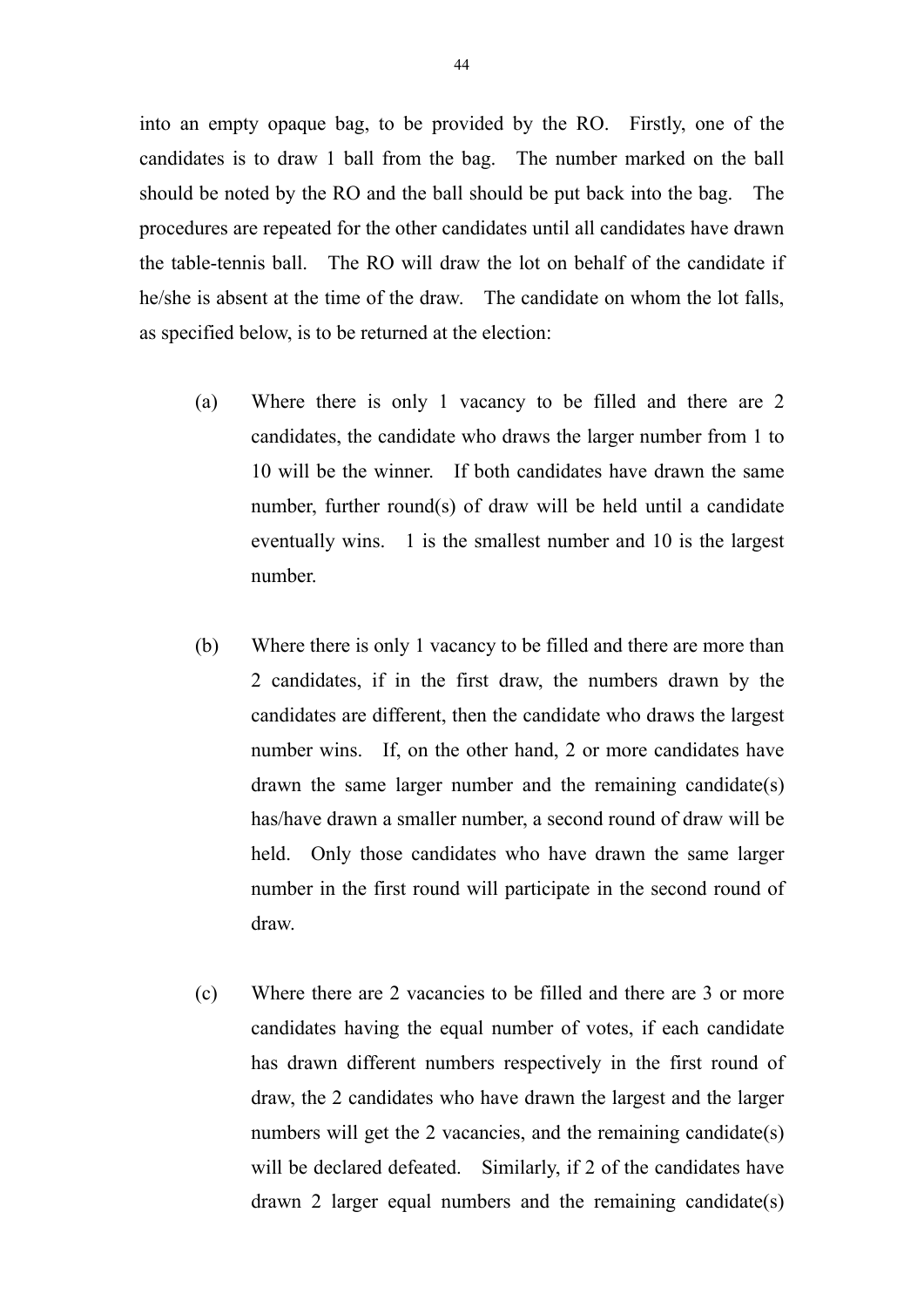has/have drawn smaller number(s), then those 2 candidates will be declared elected. If 1 candidate has drawn a larger number and the remaining candidates have drawn equal smaller numbers, the candidate who has drawn the larger number will be declared elected and the remaining candidates will participate in a second round of draw.

#### *[Amended in June 2020 and October 2021]*

2.51 As soon as practicable after the result of the elections has been obtained, the RO must publicly declare the successful candidates as elected.

#### **Death or Disqualification of a Candidate for GC**

2.52 After the CERC has decided that a candidate is validly nominated but before the polling day, if proof is given to the satisfaction of the RO that the candidate has died, the RO must give notice of the death of the candidate. Where the notice of validly nominated candidates has already been published by the CERC, the RO must publicly declare that the candidate has died and further declare which candidate(s) is/are validly nominated for the relevant GC election. Besides, if proof is given to the satisfaction of the CERC that a validly nominated candidate is disqualified from being nominated, the CERC must vary its decision to the effect that the candidate is not validly nominated, and the RO should issue such a notice to the CEO and each candidate who remains validly nominated for the relevant GC election. Where the notice of validly nominated candidates has already been published by the CERC, the CERC must publicly declare that the decision has been varied and further declare which candidate(s) is/are validly nominated for the relevant GC election. [S 42B of the LCO and ss 22A and 22B of the EAC (EP) (LC) Reg] *[Added in June 2016 and amended in October 2021]*